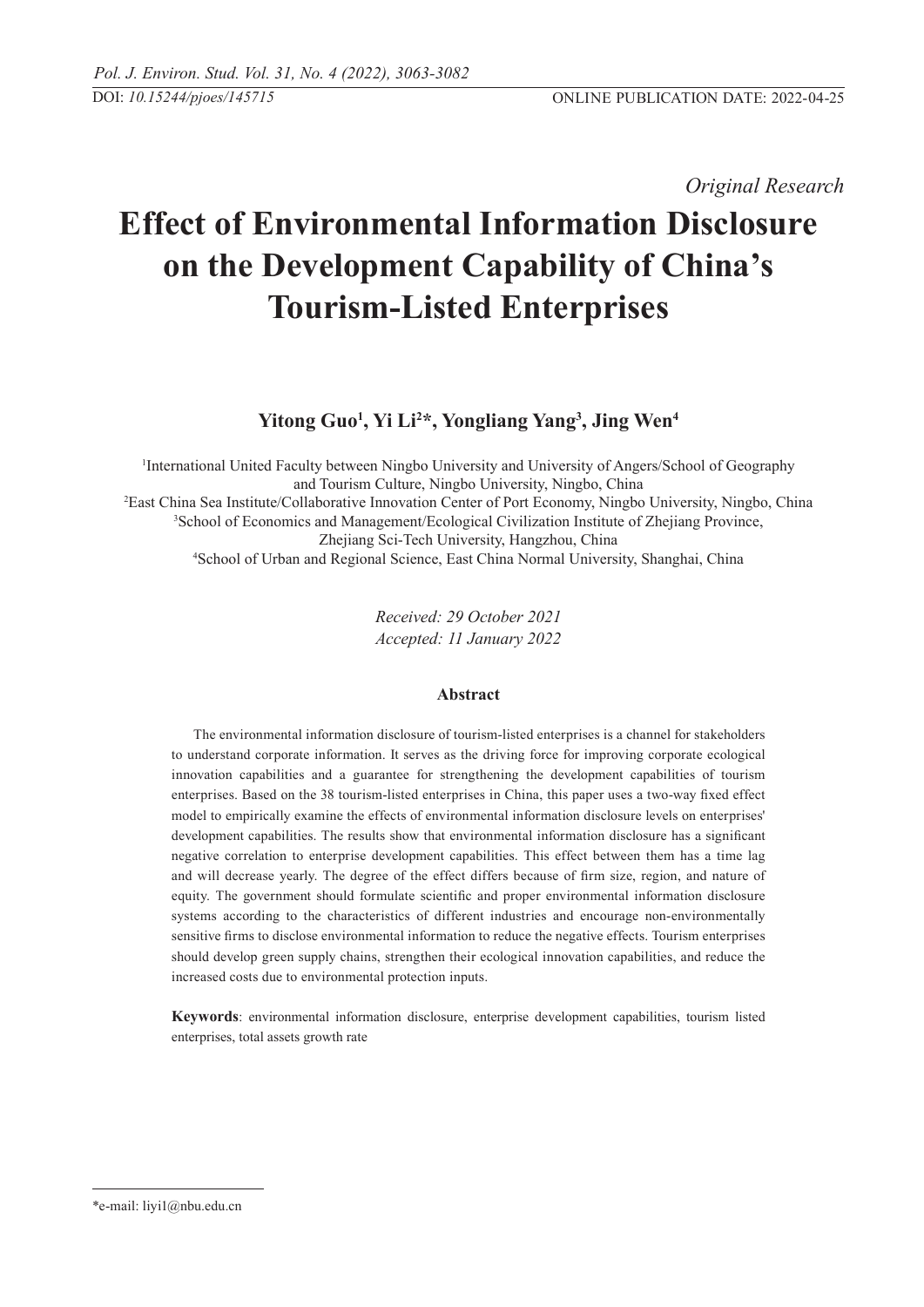# **Introduction**

# Background

With the increasingly serious environmental problems, stakeholders are paying more attention to the environmental responsibility of firms [1]. In response, international community and governments take a series of measures, such as establishing environmental information disclosure regulations to deal with environmental threats. For government departments, these regulations provide evidence to supervise firm activities, to ensure that government work has laws to follow. For firms, these regulations guide firm's ecological innovation activities, and stakeholders can clarify the environmental responsibilities of firms [2]. It can moderately reduce the risk of investors [3] and help firms establish a more stable relationship with outstanding employees, investors, and customers [4]. For the public, it is convenient to understand the firm's environmental information, which could influence consumption or decision-making behavior based on the information. Environmental information disclosure (EID), as a tool to describe activities and information related to the environment [5], can be divided into mandatory information disclosure and voluntary information disclosure [6]. Studies on mandatory disclosure have focused on its role as an environmental regulatory tool in pollution control [7], while voluntary disclosure research has focused on environmental behaviors actively taken by firms [8]. A comparison of firms' investment in the pollution control under mandatory environmental disclosure and voluntary environmental disclosure has shown that firms made more environmental investments under mandatory disclosure, and environmental investment will directly affect the firm's economic profits [9]. Firms consciously improve their ecological innovation capabilities and ease the conflict of interest between environmental protection and economic development [10], which is conducive to improving social reputation [11], and promoting the sustainable development of firms [12].

Stakeholders value environmental information disclosure in heavily polluting industries such as petroleum and chemical industries. In contrast, as a "smoke-free industry", the issue of environmental information disclosure is often overlooked in the tourism industry. Tourism, as a rapidly developing sunrise industry in the national economy [13], is also one of the most polluting industries in the world [14]. The rapid growth of the tourism economy has brought many negative effects on the ecological environment [15]. From the perspective of resource consumption, tourism has a high consumption of water resources. On average, each tourist needs to consume 300 liters of water each night, which is nearly twice the average daily water consumption of a household [16]. From the perspective of environmental pollution,

tourism is responsible for 8% of global greenhouse gas emissions [17], contributing as much as 12.5% to global warming [18]. As users and beneficiaries of natural resources, tourism enterprises are also the main body for environmental pollution and thus should take social responsibility for environmental governance. Focusing on the research on environmental information disclosure of tourism enterprises can not only raise the enterprise's attention to environmental issues but also improve the regional ecological environment, which is conducive to the realization of the sustainable development of enterprises [19]. However, the current situation of environmental information disclosure by tourism enterprises is not optimistic and the overall level of investment in environmental practices is not high enough [20]. Economic and environmental issues are closely related and inseparable. Thus, in the context of prominent environmental issues, the economic development capabilities of firms are bound to be affected. As the power of firm survival and profit, enterprise development capabilities reflect the economic development trend of future production activities.

The research sample selected is the tourism-listed enterprises in Chinese Stock "A" markets (Shanghai and Shenzhen Stock Exchanges) to construct an environmental information disclosure indicator system. This paper uses a two-way fixed effects model in which the individual and time effects are fixed and conducts an empirical study on the relationship between environmental information disclosure and tourism enterprises' development capabilities. By reviewing the existing literature, the unique contributions of this paper are shown as follows: (1) The current research on environmental information disclosure of listed tourism enterprises is still in its infancy, the study selects tourism-listed enterprises as the research object. Previous scholars paid more attention to environmental information disclosure of environmentally sensitive enterprises, but environmental information disclosure of non-environmentally sensitive enterprises, such as tourism enterprises, is usually neglected. (2) The total assets growth rate [21] is selected as the main indicator to measure enterprise development capabilities, and net profit growth rate, capital accumulation rate, capital preservation and appreciation rate are used to test its robustness. Based on the results, explorations of the topic should be in-depth and innovative. (3) The debt financing cost is chosen as a mediating variable to explore the transmission mechanism between it and environmental information disclosure and enterprise development capability to enrich the existing research results.

The remaining sections of this paper are arranged as follows. Section 2 provides a literature review and theoretical hypotheses. Section 3 discusses the data and model. The empirical data analyses were presented in Section 4. Section 5 concludes and makes policy recommendations.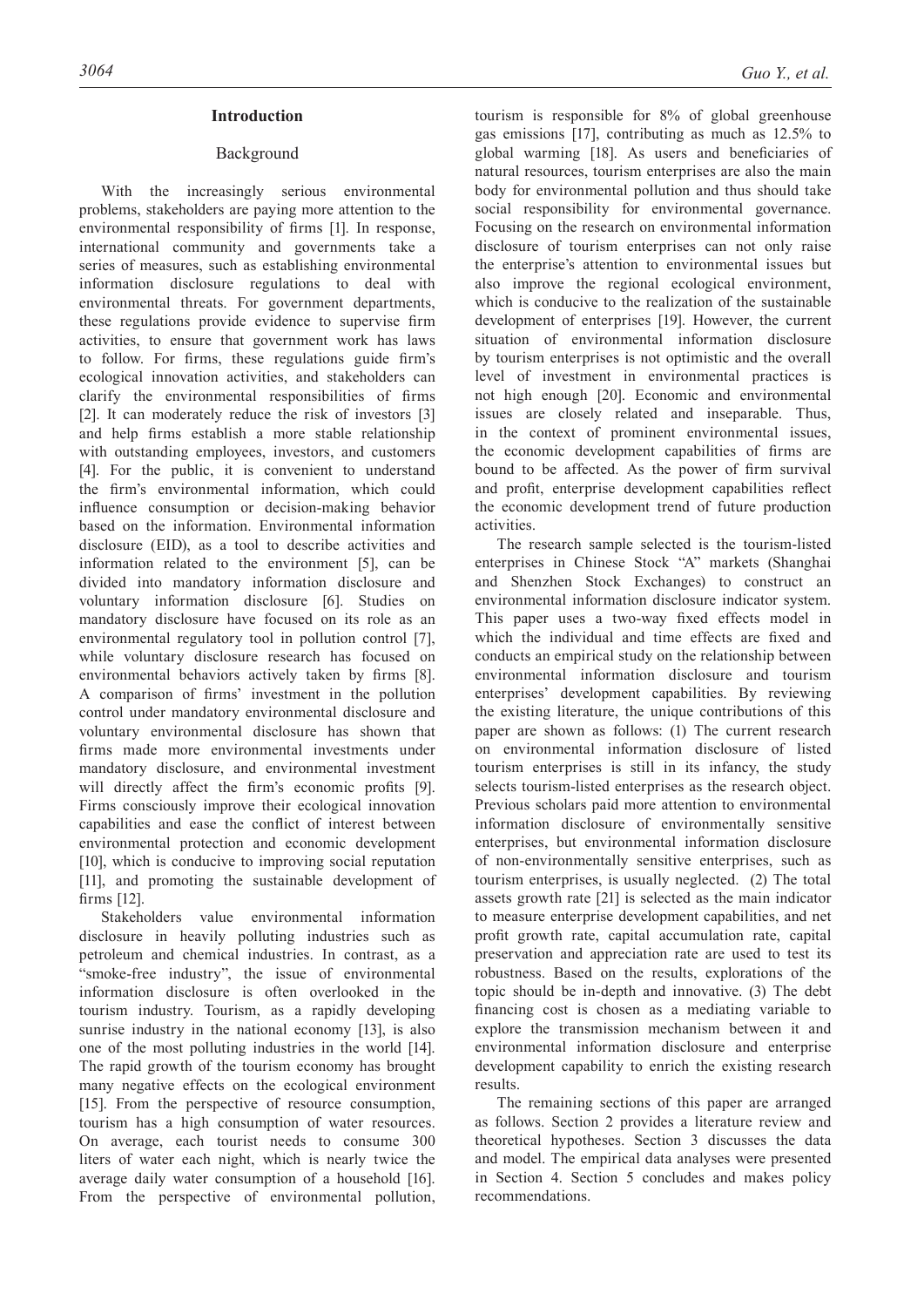# Literature Review and Theoretical Hypothesis

# *Influencing Factors of Environmental Information Disclosure*

Enterprise environmental information disclosure refers to the disclosure of information on the natural environment, environmental protection, and resource usage [22], and is an essential component of corporate social responsibility. Since the 1970s, corporate environmental-related activities and information have been required to be disclosed to the public in developed countries [23]. Belkaoui. [24] explored the relationship between environmental information disclosure and market response and found that the disclosure of pollution control cost information has a beneficial effect on the stock market. The pioneering research of Richardson et al. [25] revealed the mechanisms by which environmental information disclosure affected corporate value, include the market process effect, cash flow effect, and discount rate effect, thereby providing theoretical support for related research. Environmental information disclosure will be affected by external and internal factors. External factors include legal and regulatory pressure, stakeholder needs, and competitive market pressure requirements. Internal factors include managers, corporate governance characteristics, and firm performance [26]. The government supervises the economic activities of firms and requires them to improve the level of environmental information disclosure [27]. Stakeholders require firms to disclose more detailed environmental information [28]. The level of environmental disclosure will be affected by the industry membership based on the pressures from the market competition [29]. The personal characteristics of managers play an important role in explaining the diversity of environmental practices [30]. Among the characteristics of firm governance, risk, ownership, age of fixed assets, firm size and routine conditions determine the level of enterprise environmental information disclosure [31]. Firms also consider environmental and economic performances [32] when disclosing environmental information. There is heterogeneity in enterprise environmental information disclosure. From the perspective of firm size, large firms attach more importance to environmental information disclosure than small and mediumsized firms, and thus will voluntarily disclose more environmental information [33]. From the perspective of industry characteristics, firms can be divided into environmentally and non-environmentally sensitive firms. According to the China Securities Regulatory Commission's industry classification guidelines for listed firms, environmentally sensitive listed firms can be classified into heavy pollution, waste resource multiple utilization, and ecological protection and treatment industries. Environmentally sensitive firms will disclose more environmental information than other firms [29]. From the perspective of the nature of disclosure, environmental information disclosure is divided into hard and soft disclosure [34]. Hard disclosures are considered more informative and credible than soft disclosures because they are objective and thus provide more accurate data [35].

# *Effects of Environmental Information Disclosure on Corporate Profitability*

Environmental information disclosure affects profitability by guiding the internal governance of firms and the external environment. Three viewpoints on this effect can be found in academic research. First, they are negatively correlated. Before the "Porter Hypothesis" is put forward, most scholars believe a conflict between corporate social responsibility and financial performance exists. Hence, to achieve high environmental performance, it is necessary to reduce pollution emission through pollution prevention, clean production, and other measures [36]. While these environmental protection actions are bound to increase the operating costs of firms [37] and reduce competitive advantages, they will also affect the firm financial performance. According to the theory of neoclassical economics, environmental tax has a negative impact on total factor productivity. Because environmental tax may increase the environmental costs of firms; thus, squeezing the funds originally used for R&D investment and reducing the market competitiveness of products [38]. In China, stakeholders ignore the pollution behavior of tourism-listed enterprises, resulting in insufficient environmental protection pressure and green innovation motivation, and thus, the innovation capacity of companies is weak [39]. The cost increase caused by reducing pollution is often difficult to make up for through innovation, which may reduce financial performance [40]. He et al. [41] found that the "Porter Hypothesis" is not supported in China's manufacturing industry and that environmental regulations tend to reduce the firm financial performance. Xia et al. [42] selected coal-listed firms, Yang et al. [43] selected heavy polluting industries, while Li et al. [44] selected Chinese listed firms, to verify the negative relationship between environmental information disclosure and financial performance. Ren et al. [45] found that mandatory environmental information disclosure will increase the cost of environmental management, and that firm economic performance will be negatively affected.

Second, they are positively correlated. The "Porter Hypothesis" examines the relationship between environmental goals and competitive advantages from a dynamic perspective. It posits that environmental protection behaviors of firms will increase their operating costs through the rational design of innovative development policies, environmental protection costs can be partially or even completely offset, and the productivity and profitability of enterprises can be improved [46]. Later, many foreign scholars verified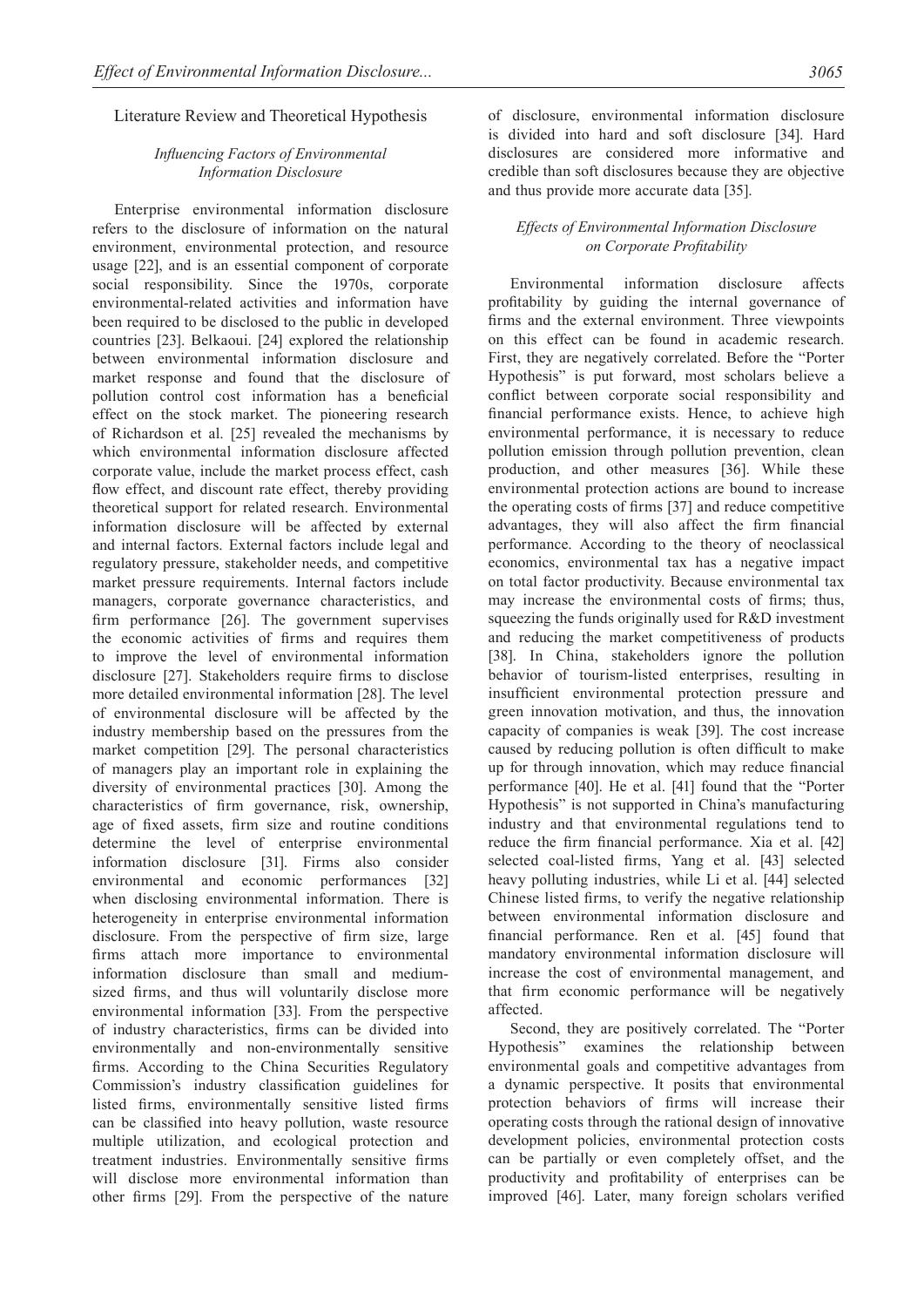this hypothesis through empirical studies [47]. Firms emphasize that disclosure of environmental information can meet the requirements of stakeholders, which can help firms establish a good social image [48] while improving financial performance [49]. Gerged et al. [50] focused on choosing a non-financial firm and Wang et al. [51] chose manufacturing listed firms to independently build an environmental information disclosure system. They studied the relationship between environmental information disclosure and firm financial performance and believed that a significant positive correlation can be found between them. Feng et al. [52] proved that environmental information disclosure plays an important role in promoting economic development, and green technology innovation plays an intermediary role. Yang et al. [53] employed the difference-indifferences model and the propensity score matching method and determined that environmental information disclosure has a positive effect on the firm value of manufacturing-listed firms. Third, they are not relevant. Deswanto et al. [54] selected firms listed in the Indonesia Stock Exchange in agriculture, mining, basic industries and chemicals, and other industries and the consumable industry as research samples, and found that environmental information disclosure does not affect the firm's market value nor does it adjust the firm's financial performance and environmental performance.

# *Effects of Environmental Information Disclosure on Enterprise Development Capabilities*

Enterprise development capabilities are the development trend and development potential of a firm's future production activities, and can also be called growth capability. It will be affected by the combined effect of a firm's internal growth mechanism and external environmental factors [55], affecting the dynamic development and firm financial performance [56]. EID is an integral part of CSR and ESG [23], it's a prerequisite for environmental governance and sustainable development of listed companies [57]. Rahdari et al. [58] attempted to explain the measures of corporate sustainability by examining corporate governance, corporate social responsibility, sustainability normative frameworks, management systems, guidelines, and rating systems to identify the most common indicators for the assessment of environmental, social, and governance aspects of business performance. According to the sustainable development theory, when firms disclose environmental information, they should conform to the basic principles of fairness, sustainability and commonality. Different levels of disclosure have different effects on enterprise development capabilities. Many scholars have explored the relationship between the environmental information disclosure index and enterprise development capabilities but the results are still inconclusive. There are two main viewpoints. First, they are positively correlated.

From the perspective of information effects, the purpose of companies participating in environmental, social, and governance activities is to reduce corporate risks, improve the market performance, and enhance corporate sustainable development capabilities [59]. Jiang et al. [49] selected Chinese listed firms and used the comprehensive indicators of economic performance, environmental performance, and social performance to measure the firm's high-quality development capabilities. It verified that environmental information disclosure could promote a firm's high-quality development capabilities. Huang et al. [60] believed that firms can provide transparent environmental information disclosure, which will meet the needs of different stakeholders and generate added value, thereby improving the corporate image and achieving sustainable development. Second, they are negatively correlated. Zhang. [61] uses the fixed-effect and random-effect models to conduct empirical research on the relationship between industry regulatory systems, industry attributes, and firm environmental investment. The results show the development capacity of nonheavy polluting firms is negatively correlated with environmental investment. This paper selects total asset growth rate, net profit growth rate, capital accumulation ratio, and capital preservation and appreciation rate to measure enterprise development capabilities. Total assets growth rate is as an explained variable, which reflects the growing situation of firm assets scale; the larger the ratio, the faster the scale expansion of firms. It reflects enterprise development capabilities. At the same time, the total assets growth rate should not be too large, and pursuing the growth of quantity alone while ignoring the growth of quality is discouraged.

Environmental performance and financial performance have a conflicting relationship. Mandatory environmental information disclosure will increase the environmental management activities of firms and improve environmental performance. However, the increase in compliance costs will often damage the firm's financial-economic performance [45]. From the perspective of cost-effectiveness, the resources of enterprises are limited, and the information disclosure of enterprises consumes resources that should be used to increase economic benefits, resulting in increased costs and reduced profits, and weakening the company's position in competition [62]. As an emerging market, China is facing the problem of the level of maturity of its capital market and external supervision system. At this time, the necessary cost input of firms will affect the economic performance, especially short-term performance [63]. As a non-environmentally sensitive industry, tourism differs from environmentally sensitive industries, such as steel and chemical industries [64]. It has always been regarded as a "smoke-free industry" because, in the entire supply chain, people are mostly exposed to the terminal service part, directly obtaining the processed products or services. Knowledge on the front-end information of the supply chain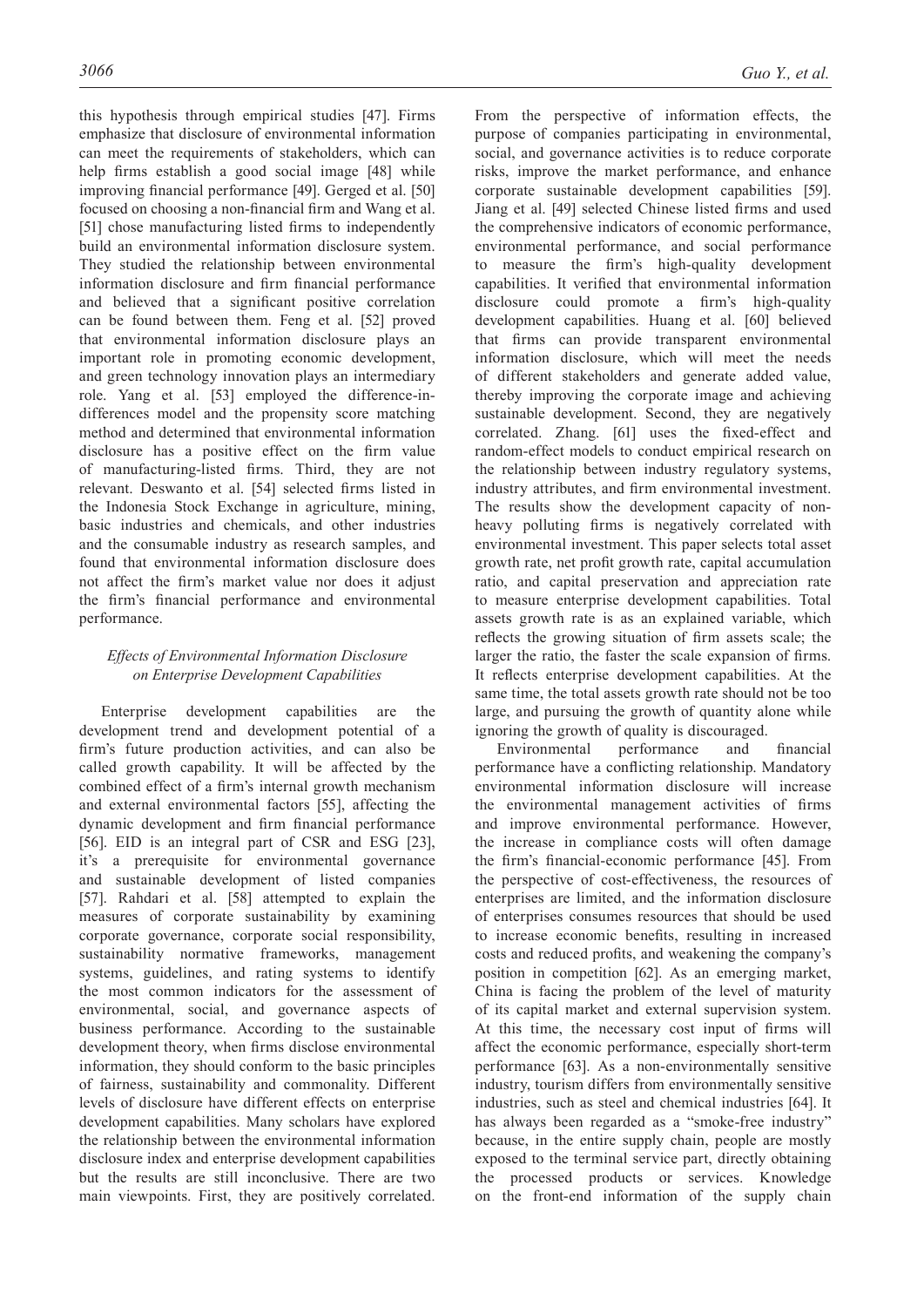that may cause pollution is limited and a large number of resources used for production are indirectly consumed, making it difficult for the public to understand the actual pollution discharge situation. Therefore, compared with environmentally sensitive industries, the disclosure of environmental information by non-environmentally sensitive enterprises will bring a greater cost burden and have a greater negative effect on financial performance [65]. Combined with the actual situation of the tourism industry, it can be seen that the environmental infrastructure is still incomplete. As the level of environmental information disclosure increases, the operating costs and financial burdens of companies will also increase, and the future development potential and growth capabilities of companies will inevitably be affected. Thus, the following is hypothesized:

Environmental information disclosure is negatively correlated with enterprise development capabilities in tourism, that is, the development speed of firms will slow down with the improvement of environmental information disclosure.

#### **Material and Methods**

#### Sampling and Data Source

The research sample selected is the tourism-listed enterprises in Chinese Stock "A" markets (Shanghai and Shenzhen Stock Exchanges) from 1993 to 2019. After eliminating ST loss-making firms, firms with missing financial data, and extreme outliers, a total of 676 observations from 38 sample firms was obtained. The sample firms are divided into three categories according to their main businesses and include 13 hotels and catering firms, 17 scenic spots firms, and 8 comprehensive service firms (See Appendix Table A1 for the list of specific firms) [66]. The firm's environmental information disclosure data is collected from corporate annual reports, social responsibility reports, sustainable development reports, environmental reports, firm websites, and other channels. The financial data of listed firms is from the CSMAR database. STATA 15.0 software was used for data analysis.

#### Variable Setting

#### *Explained Variables*

This study selects total assets growth rate as the main indicator of enterprise development capabilities [21]. Total assets growth rate (TAGR) refers to the ratio of the growth of total assets in the current year to the total assets at the beginning of the year. It reflects the growth of the firm's asset scale in the current period. Generally speaking, the increase in total assets growth rate indicates that the firm's asset management scale has expanded at a faster rate in a certain period. On the contrary, the decline in total assets growth rate indicates that the expansion of a firm's asset management scale in a certain period has slowed down, which can reflect enterprise development capabilities.

#### *Explanatory Variables*

Environmental information disclosure quality, which is used to measure the level of environmental information disclosure. This article adopts the information disclosure scoring method based on the content analysis [67] to collect as many as possible independent reports, such as social responsibility reports and sustainability reports of listed tourism enterprises from 1993 to 2019, read and sorted them manually collected reports one by one. Drawing on the research results of previous scholars, Zeng et al. [68] developed a 10-item list of environmental disclosure items as identified by SEPA's 2007 rules and those of the Shanghai Stock Exchange in 2008. The MEC further published a new policy in 2010, Environmental Information Disclosure Guidelines for Listed Companies in China, which specifies the outline and detailed contents of annual environmental reports for all Chinese listed companies. In practice, more and more listed firms have begun to disclose environmental information according to the requirements of these national regulations. Meng et al. [69] designed the disclosure indicators, a total of 43 indicators in 8 aspects including corporate environmental policies, environmental organizations, and environmental management systems. This paper innovates on the basis of Meng's research results, we will build an objective and reliable environmental information disclosure indicator system. According to the characteristics of the tourism industry, the eight classification indicators are integrated into five categories, the content related to environmental regulations and environmental public welfare activities is deleted, and the specific classification indicators under each category are redesigned. It is divided into five aspects, namely, environmental management system, resource consumption improvement, environmental performance, environmental protection investment, and environmental issues, with a total of 11 secondary indicators. The disclosure index is developed based on the equal weight who assigns a one to each item with a maximum score of 11. This method is simple and objective, so we use it to avoid controversies and subjectivity [70]. Some other scholars use the unequal weighted index method to construct the disclosure index system because of the large differences in the importance of the information they convey. Since environmental information disclosure in the tourism industry is still in its infancy, the disclosure content is less, the level is lower and the differences are smaller, so this paper does not use the unequal weighted index method. Next, the indicator system is scored item by item, using the 0–1 assignment method [71, 72]. When the index is disclosed in the report, it is assigned a value of 1, and the content is not disclosed,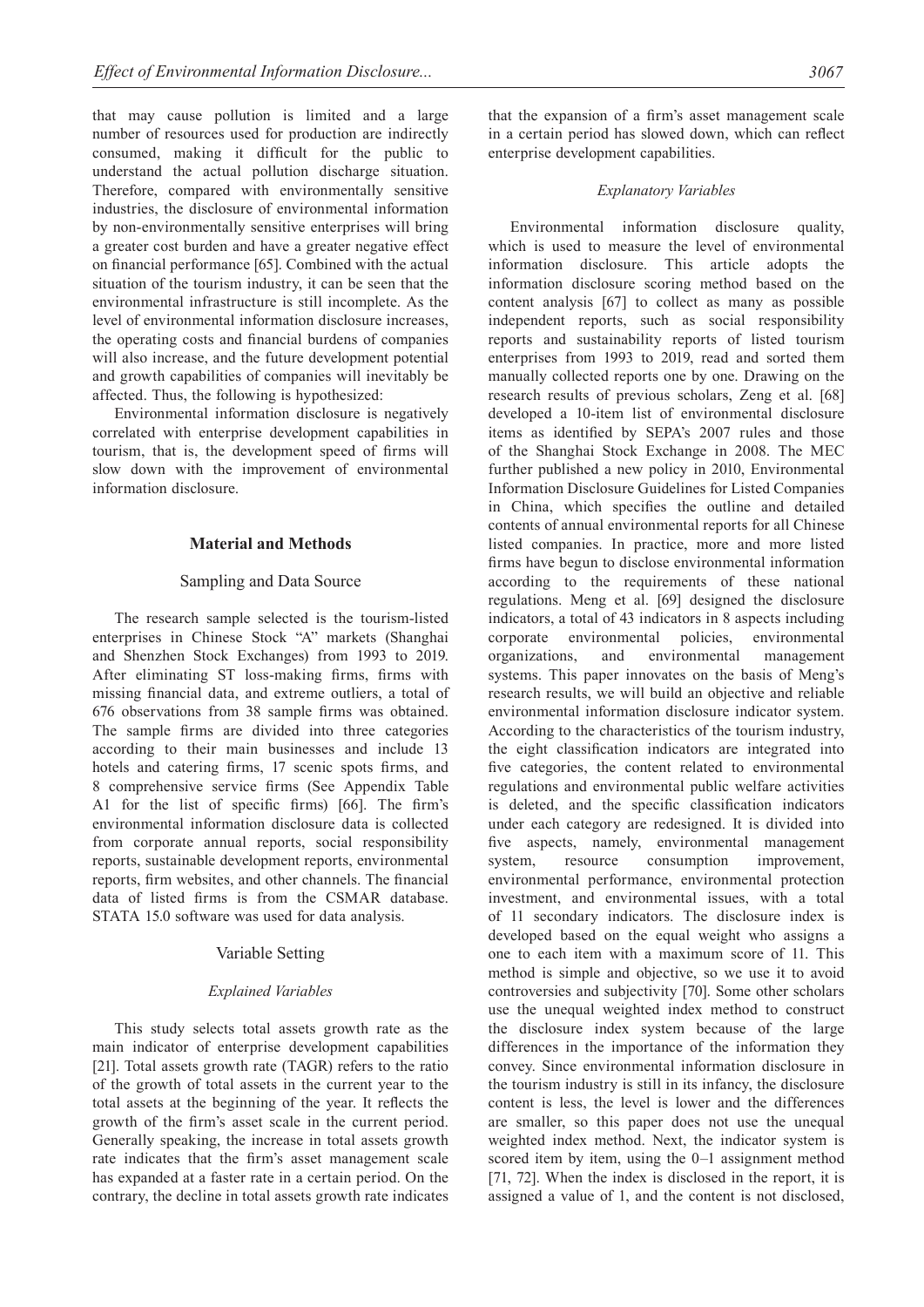| Index set<br>Type                                                   |                                                               | Score                                                                                   |  |  |
|---------------------------------------------------------------------|---------------------------------------------------------------|-----------------------------------------------------------------------------------------|--|--|
|                                                                     | Whether to pass the environmental certification               |                                                                                         |  |  |
| <b>Environmental Management</b><br>System                           | Whether to receive environmental recognition                  |                                                                                         |  |  |
|                                                                     | Whether to implement green office.                            |                                                                                         |  |  |
| Resource consumption<br>improvement                                 | Pollutant discharge                                           |                                                                                         |  |  |
|                                                                     | Measures to reduce three wastes                               | 0 point for failure to disclose;<br>1 point for disclosure;<br>the maximum is 11 points |  |  |
|                                                                     | Whether to develop a circular economy                         |                                                                                         |  |  |
| Environmental performance                                           | Whether to pay attention to energy conservation               |                                                                                         |  |  |
|                                                                     | Whether there are other advantages                            |                                                                                         |  |  |
|                                                                     | Input and expenditure of environmental protection             |                                                                                         |  |  |
| Environmental investment                                            | Research and development of environmentally friendly products |                                                                                         |  |  |
| Environmental issue<br>Whether environmental penalties are involved |                                                               |                                                                                         |  |  |

| Table 1. Environmental information disclosure index system. |  |
|-------------------------------------------------------------|--|
|-------------------------------------------------------------|--|

it is assigned a value of 0. The scores of each index item are summarized to obtain the final result. The specific contents are shown in Table 1.

#### *Mediating Variable*

Debt financing costs are selected as the mediating variable, and to measure it, researchers in other countries use the bond yield at the time of bond issuance [73] or loan spread [74]. The calculation method in this study is as follows: the company's interest expense for the year is divided by its current and non-current liabilities for the year [75].

#### *Control Variables*

It is extremely necessary to control other factors affecting firm value to better explain the endogenous relationship between research objects. The control variables of this article are selected according to the current results as shown in Table 2 [42, 43, 76], and include firm size, financial leverage, asset structure, total asset turnover, capital intensity, cash assets ratio, asset-liability ratio, receivable assets ratio, ownership concentration, number of employees, and working capital ratio.

#### Empirical Model Construction

Based on the selection of the above key indicators, constructing a multiple regression model (1) for empirical testing to study environmental information disclosure on development capabilities of tourism enterprises, we estimated the model as follows:

$$
TAGR_{i,t} = \alpha_0 + \alpha_1 EID_{i,t} + \sum \alpha_2 X_{j,i,t-1} + \mu_i + \varphi_t + \varepsilon_{i,t}
$$
\n(1)

where TAGR represents the total assets growth rate of firms, EID represents the environmental information disclosure quality, i and t respectively represent the i-th listed firm and the t-th year,  $\alpha_0$  in constant terms,  $\alpha_i$  $(i = 1, 2)$  is the coefficient of each index variable that affects the increase rate of total assets,  $X_{i,i,t}$  represents all the control variables,  $\mu_i$  and  $\varphi_t$  respectively represent the individual fixed effect and the time fixed effect, and  $\varepsilon_{i,t}$  represents the random error term. Because the samples selected in this study are all listed firms in the tourism industry, the influence of industry effects are not considered in the model. According to the hypothesis proposed in this study,  $\alpha_1$  is expected to be significantly negative.

#### **Results and Discussion**

#### Descriptive Results

Table 3 shows that the minimum value of environmental information disclosure is 0, and the maximum value is 8, which indicates that firms have great differences in the quality of environmental information disclosure. The average value is 0.333, indicating that most tourism- listed enterprises ignore the important role of environmental information disclosure and that the overall disclosure level is low. Compared with the study of Fan et al. [77] on listed firms in high-polluting industries, the environmental information disclosure quality of tourism-listed enterprises is also uneven, with a maximum of 52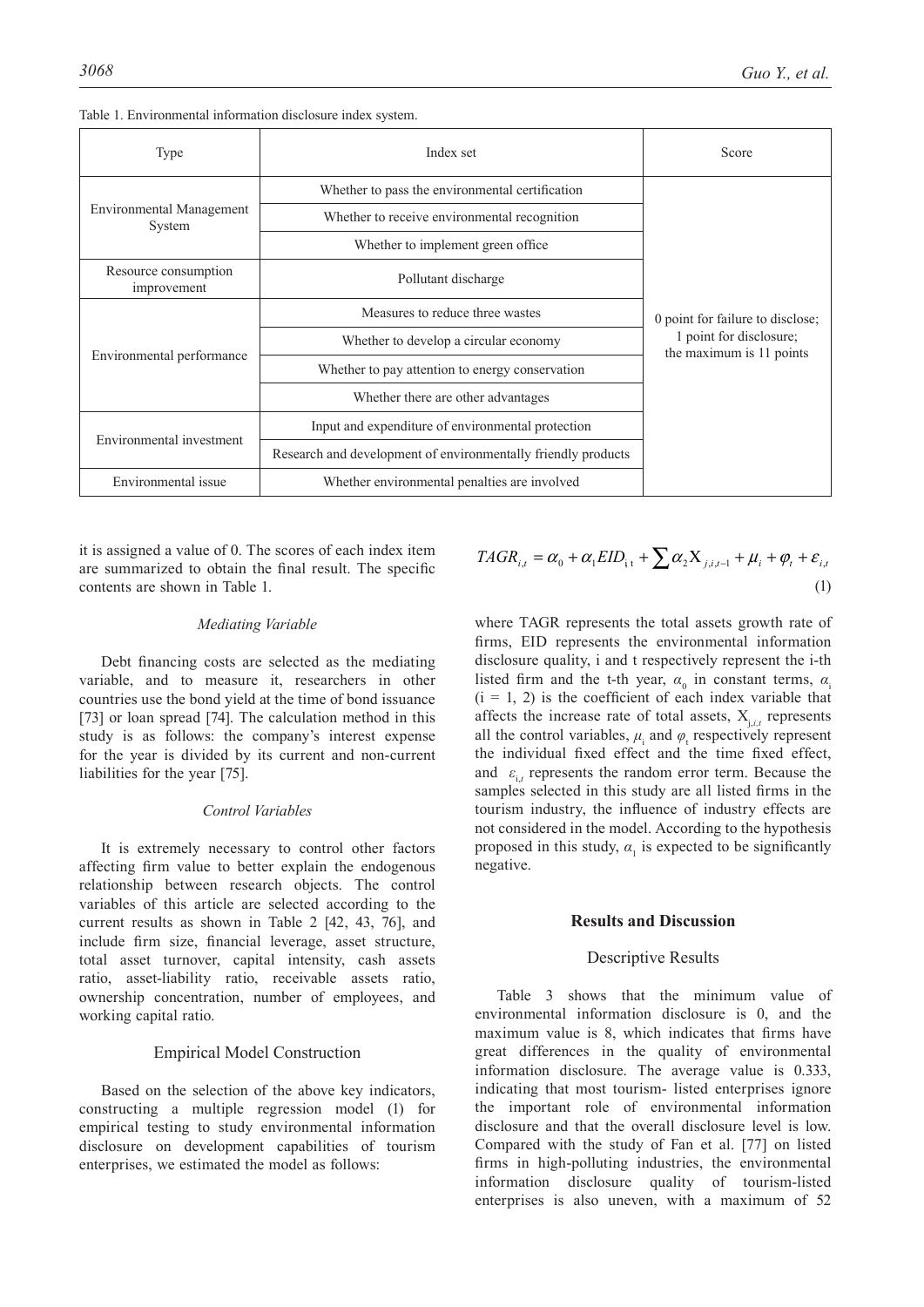| Variable nature      | Variable name                                  | Variable<br>symbol | Variable definitions                                                                           |
|----------------------|------------------------------------------------|--------------------|------------------------------------------------------------------------------------------------|
| Explained variable   | Total assets growth rate                       | <b>TAGR</b>        | Growth of total assets this year/total assets at the beginning<br>of the year                  |
| Explanatory variable | <b>Environmental Information</b><br>Disclosure | <b>EID</b>         | According to the environmental information disclosure index<br>system, all scores are added up |
| Mediating variable   | Debt financing cost                            | <b>COD</b>         | $100*$ (Interest payable/(current liabilities + non-current<br>liabilities))                   |
|                      | Firm size                                      | <b>SIZE</b>        | Natural log of ending assets                                                                   |
|                      | Financial leverage                             | FL                 | Common stock per share profit margin/EBITDA profit<br>margin change                            |
|                      | Assets structure                               | AS                 | Proportion of various assets in the investment of firms                                        |
|                      | Total asset turnover                           | <b>TAT</b>         | Net sales revenue/average total assets, operating capacity                                     |
|                      | Capital intensity                              | <b>CI</b>          | Ratio of two factors of production used to produce a product                                   |
| Control variables    | Cash asset ratio                               | CR                 | Indicator that examines the liquidity capacity of firms                                        |
|                      | Asset-liability ratio                          | <b>DAR</b>         | A firm's liabilities/assets, solvency at the end of the period                                 |
|                      | Assets receivable ratio                        | <b>RAR</b>         | (Net notes receivable + net accounts receivable)/total assets                                  |
|                      | Ownership concentration                        |                    | Sum of the shareholding ratios of the firm's top 3 tradable<br>shareholders                    |
|                      | Number of employees                            | <b>NE</b>          | Number of employees                                                                            |
|                      | Working capital ratio                          | <b>WCR</b>         | (Current assets-current liabilities)/ current assets                                           |

Table 2. Variable description.

points, an average of 9.624 points, and a standard deviation of 7.779 points. It shows that high-polluting listed companies have a higher level of environmental disclosure than tourism-listed enterprises. The average total assets growth rate is 0.124, the minimum and maximum values are -0.405 and 1.629, respectively, indicating a large gap in the growth capacity of different firms in the research object. The internal characteristics of firms that play an important role also show some differences. For example, for ownership concentration,

Table 3. Descriptive statistical analysis of variables.

| Variables   | Observations | Mean     | Standard deviation | Minimum          | Maximum |
|-------------|--------------|----------|--------------------|------------------|---------|
| <b>TAGR</b> | 592          | 0.124    | 0.281              | $-0.405$         | 1.629   |
| EID         | 676          | 0.333    | 1.243              | $\boldsymbol{0}$ | $\,8\,$ |
| COD         | 550          | 0.209    | 0.730              | $\boldsymbol{0}$ | 5.147   |
| <b>SIZE</b> | 673          | 21.131   | 1.200              | 18.474           | 25.199  |
| FL          | 598          | 1.396    | 1.167              | 0.555            | 9.625   |
| AS          | 666          | 0.396    | 0.192              | 0.013            | 0.842   |
| <b>TAT</b>  | 673          | 0.473    | 0.388              | 0.078            | 2.212   |
| CI.         | 673          | 3.476    | 2.392              | 0.452            | 12.834  |
| CR          | 624          | 0.180    | 0.143              | 0.005            | 0.628   |
| <b>DAR</b>  | 673          | 0.380    | 0.217              | 0.051            | 1.300   |
| RAR         | 673          | 0.059    | 0.070              | $\overline{0}$   | 0.339   |
| OC          | 517          | 24.381   | 20.460             | 0.331            | 69.355  |
| $\rm NE$    | 605          | 3202.324 | 4664.991           | 102              | 25130   |
| <b>WCR</b>  | 673          | 0.084    | 0.266              | $-0.922$         | 0.667   |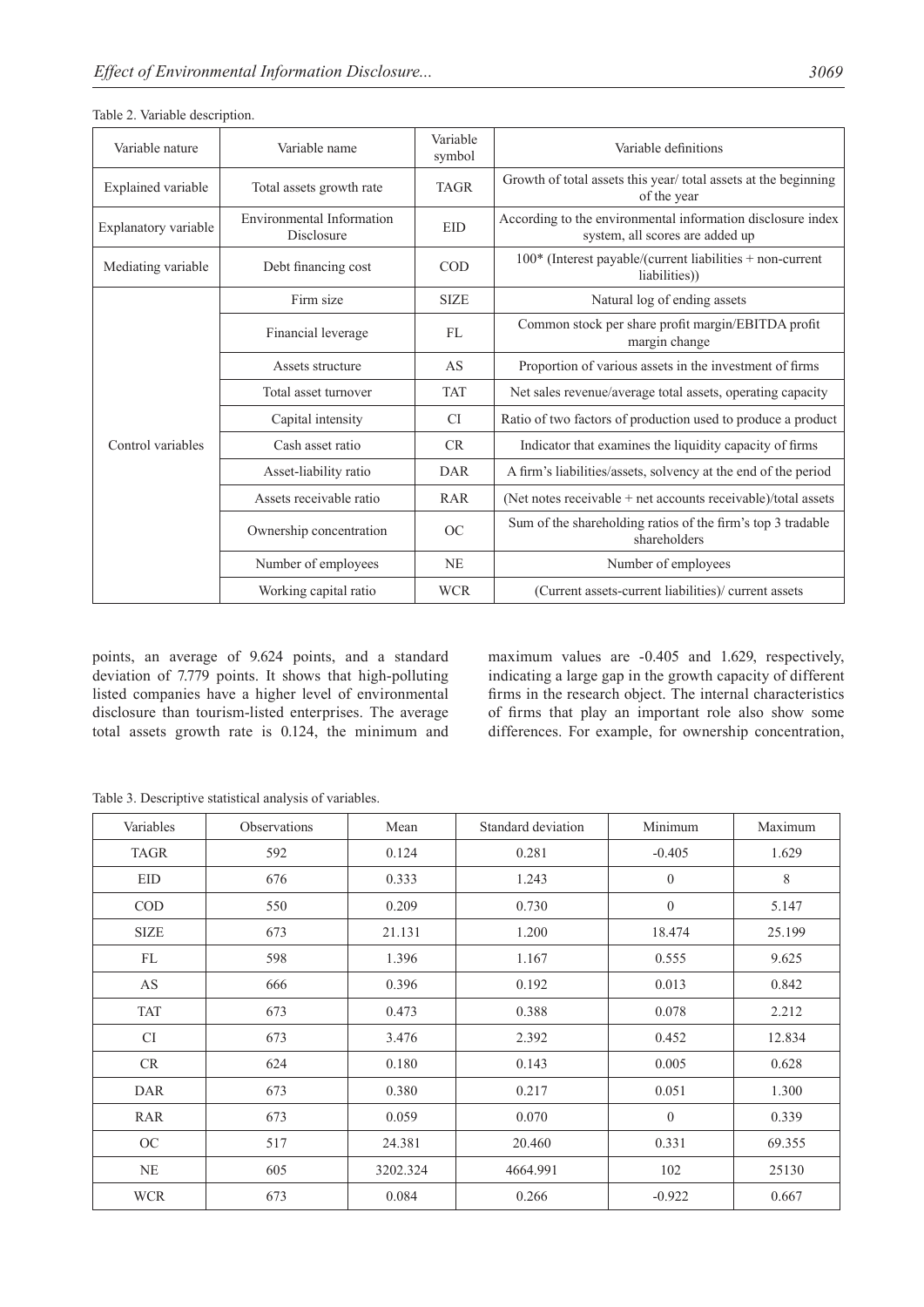the minimum value is 0.331, the maximum value is 69.355, indicating great heterogeneity among tourismlisted enterprises.

#### Regression Analysis Results

This article uses a dual fixed-effects model to test the effects of EID on the total assets growth rate. Models 1-4 in Table 4 represent the results of the stepwise regression of the variables. The results of the four columns all show significant negative correlations, and the results are robust. According to Model (4), EID and total assets growth rate are significantly negatively correlated at 1% level (coef=-0.0505), indicating that the improvement of environmental information disclosure level leads to the decline of total assets growth rate. That is, the expansion speed of firm asset management scale

slows down, which will affect the future development speed and enterprise development capabilities, and thus, hypothesis 1 is verified. This finding is mainly because tourism is a non-environmentally sensitive industry, which has always been regarded as a "smoke-free industry" with less pollution, making it difficult for the public to recognize and identify the links that generate pollution. The disclosure of environmental information will increase the operating costs of firms, and the increase in cost burden will inhibit the growth of firms. This is contrary to the conclusion of Zhang's study, Zhang [61] chose the growth rate of total assets as one of the indicators to measure the development capability of enterprises and believed that the development capability is negatively related to the environmental investment of heavy polluting enterprises and positively related to non-heavy polluting enterprises, which

|  |  |  |  |  | Table 4. Regression results of the fixed effect on firm environmental information disclosure quality and total assets growth rate. |  |  |  |  |  |  |  |
|--|--|--|--|--|------------------------------------------------------------------------------------------------------------------------------------|--|--|--|--|--|--|--|
|--|--|--|--|--|------------------------------------------------------------------------------------------------------------------------------------|--|--|--|--|--|--|--|

| Variables                | Model1<br><b>TAGR</b>   | Model <sub>2</sub><br><b>TAGR</b> | Model3<br><b>TAGR</b>    | Model4<br><b>TAGR</b>    |
|--------------------------|-------------------------|-----------------------------------|--------------------------|--------------------------|
| EID                      | $-0.028**$<br>$(-2.28)$ | $-0.048***$<br>$(-4.51)$          | $-0.050***$<br>$(-5.05)$ | $-0.051***$<br>$(-5.02)$ |
| <b>SIZE</b>              |                         | $0.209***$<br>(6.11)              | $0.211***$<br>(5.97)     | $0.229***$<br>(4.29)     |
| ${\rm FL}$               |                         | $-0.030***$<br>$(-2.90)$          | $-0.032***$<br>$(-2.86)$ | $-0.022**$<br>$(-2.05)$  |
| AS                       |                         | $-0.488***$<br>$(-4.22)$          | $-0.308***$<br>$(-2.97)$ | $-0.315***$<br>$(-2.82)$ |
| <b>TAT</b>               |                         | $-0.158**$<br>$(-2.66)$           | $-0.129*$<br>$(-1.99)$   | $-0.160***$<br>$(-2.78)$ |
| CI                       |                         |                                   | 0.013<br>(0.83)          | 0.016<br>(0.92)          |
| $\mathcal{C}\mathcal{R}$ |                         |                                   | $0.479***$<br>(2.92)     | $0.339*$<br>(1.86)       |
| <b>DAR</b>               |                         |                                   | 0.036<br>(0.34)          | 0.066<br>(0.50)          |
| <b>RAR</b>               |                         |                                   |                          | 0.289<br>(0.66)          |
| $OC$                     |                         |                                   |                          | $-0.001$<br>$(-1.20)$    |
| NE                       |                         |                                   |                          | $-0.029$<br>$(-0.60)$    |
| <b>WCR</b>               |                         |                                   |                          | 0.008<br>(0.06)          |
| Constant                 | $0.012**$<br>(2.68)     | $-3.991***$<br>$(-5.83)$          | $-4.113***$ $(-5.70)$    | $-4.325***$<br>$(-4.85)$ |
| Year FE                  | Yes                     | Yes                               | Yes                      | Yes                      |
| <b>Industry FE</b>       | Yes                     | Yes                               | Yes                      | Yes                      |
| Adj. $R^2$               | 0.087                   | 0.242                             | 0.264                    | 0.273                    |
| F-statistic              | 2.02                    | 5.02                              | 5.61                     | 5.21                     |
| ${\bf N}$                | 592                     | 523                               | 520                      | 454                      |

Note: The value in the brackets is T-value; \*\*\*, \*\*, \* indicate significance at the level of 1%, 5%, and 10%.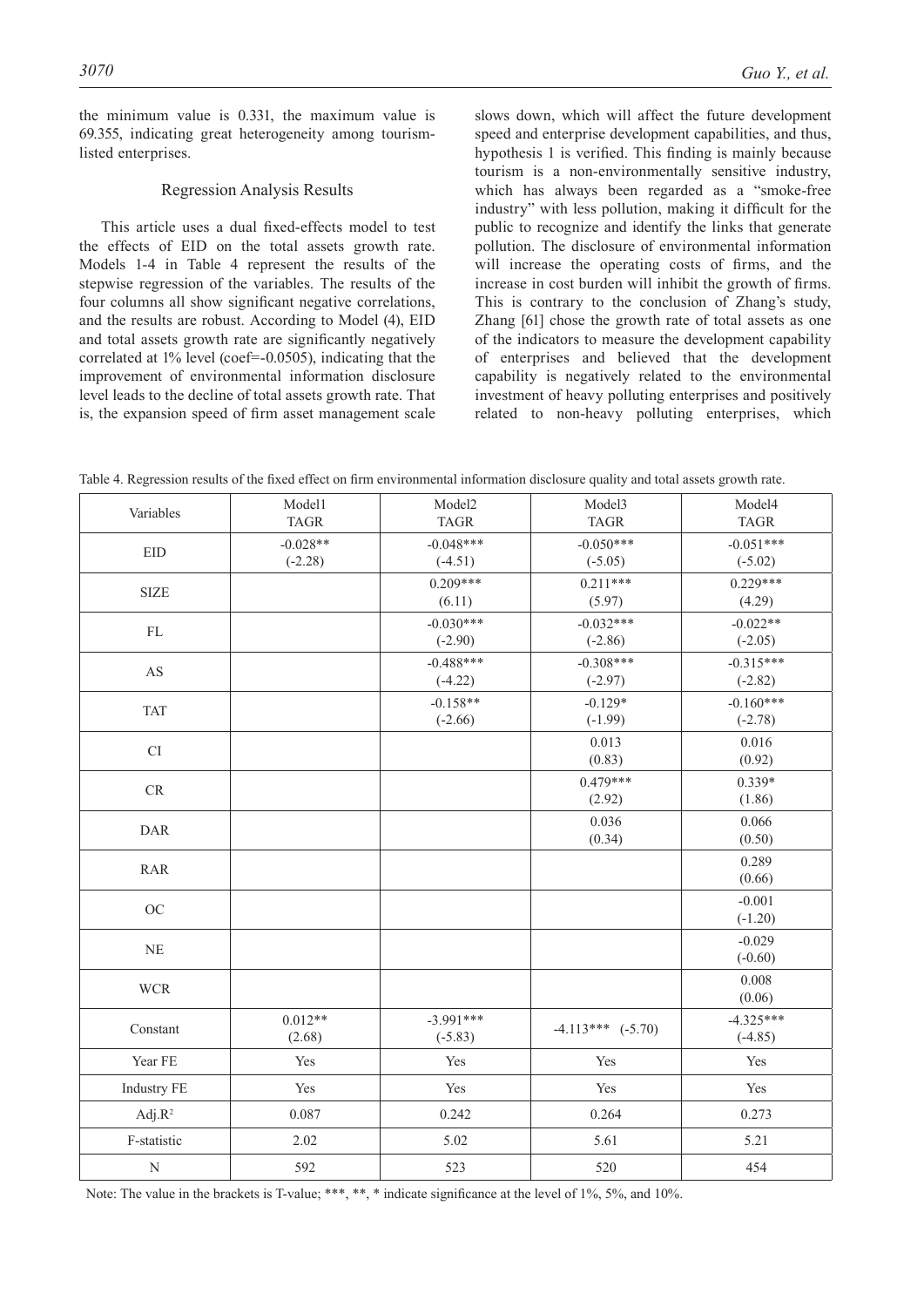is because non-heavy polluting enterprises are less involved in the production of physical products and less polluting, and the stronger the development capability, the more enterprises want to improve their reputation through environmental regulations and other means, which differs from the research perspective of this paper.

Firm size (SIZE) is positively correlated with total assets growth rate at 1% level, that is, the larger firm size, the greater total assets growth rate, and the stronger enterprise development capabilities. Financial leverage (FL) is negatively correlated at 5% level, which is in line with reality. The greater the financial leverage, the greater the financial risk, and the worse the solvency of firms, which will affect the sustainable development capability. Asset structure (AS) is negatively correlated with total assets growth rate at 1% level, indicating that the asset structure of a firm will affect the increase in total assets growth rate. Cash asset ratio (CR) and total asset growth rate is positively correlated at 10% level, indicating that they fluctuate in the same direction. The higher the cash asset ratio, the stronger the firm's liquidity and solvency, and the faster the total assets growth rate. The regression coefficient of capital intensity (CI), asset-liability ratio (DAR), asset receivable ratio (RAR), ownership concentration (OC), number of employees (NE), working capital ratio (WCR) and total asset growth rate is not significant, indicating that the effects of these indicators on the regression results of enterprise development capabilities are not obvious.

#### Mediating Effect Analysis

Debt financing is one of the main external financing channels for firms, especially in China [78]. It can affect the financial flexibility and operational risk of firms, and it plays a vital role in emerging economies [79]. Hence, to examine the impact mechanism of environmental information disclosure on firm growth, we further choose corporate debt financing cost as a mediating variable for testing. The results are shown in Table 5.

The results of Column 1 show that after adding control variables, the negative effect of EID on TAGR remains significant at 1% level (Coef. = -0.049, P-value  $= 0.000$ . Column 2 shows that the effect of EID on debt financing costs is significantly positive (Coef.  $= 0.068$ , P-value  $= 0.044$ ), which indicates that environmental information disclosure will increase the debt financing costs of enterprises. Column 3 further reports the results of the TAGR regression of EID and debt financing costs. TAGR and EID are still significantly negatively correlated, and the estimated coefficient of debt financing cost is -0.093, which is significant at 1% level, indicating that the increase in debt financing costs significantly inhibited the growth of firms. As a measure of firm risk, the cost of debt is important for a firm because the related funding gap may limit the growth of firms [80]. The Sobel test is significant at 10% level, indicating that debt financing costs are an available mediating variable. EID has a significant effect on TAGR through debt financing costs. Thus, to ensure the robustness of the results

Table 5. The effects of EID on TAGR through debt financing costs.

|                                                   | (1)                                            | (2)                    | (3)                      |  |  |
|---------------------------------------------------|------------------------------------------------|------------------------|--------------------------|--|--|
| <b>VARIABLES</b>                                  | <b>TAGR</b>                                    | COD                    | <b>TAGR</b>              |  |  |
| EID                                               | $-0.049***$<br>$(-4.94)$                       | $0.068**$<br>(2.09)    | $-0.058***$<br>$(-4.01)$ |  |  |
| COD                                               |                                                |                        | $-0.093***$<br>$(-4.52)$ |  |  |
| SIZE                                              | $0.242***$<br>(4.88)                           | 0.010<br>(0.04)        | $0.297***$<br>(5.41)     |  |  |
| FL                                                | $-0.022**$<br>$(-2.03)$                        | 0.042<br>(1.15)        | $-0.026*$<br>$(-1.71)$   |  |  |
| AS                                                | $-0.303***$<br>$(-2.78)$                       | $-0.541$<br>$(-0.92)$  | $-0.563***$<br>$(-3.99)$ |  |  |
| <b>TAT</b>                                        | $-0.173***$<br>$(-2.95)$                       | $-0.420$<br>$(-1.22)$  | $-0.194*$<br>$(-1.83)$   |  |  |
| <b>CI</b>                                         | 0.015<br>(0.89)                                | $-0.066$<br>$(-1.16)$  | 0.016<br>(0.66)          |  |  |
| CAR                                               | $0.331*$<br>(1.79)                             | $-0.058$<br>$(-0.06)$  | 0.250<br>(1.11)          |  |  |
| <b>DAR</b>                                        | 0.109<br>(0.74)                                | 0.969<br>(1.56)        | 0.198<br>(1.11)          |  |  |
| <b>RAR</b>                                        | 0.233<br>(0.52)                                | $-5.531*$<br>$(-1.99)$ | $-0.229$<br>$(-0.43)$    |  |  |
| <b>OC</b>                                         | $-0.001$<br>$(-1.34)$                          | 0.004<br>(1.68)        | $-0.002*$<br>$(-1.77)$   |  |  |
| <b>NE</b>                                         | $-0.000$<br>$-0.000$<br>$(-1.63)$<br>$(-1.13)$ |                        | $-0.000$<br>$(-1.20)$    |  |  |
| <b>WCR</b>                                        | 0.057<br>$-0.366$<br>(0.40)<br>$(-0.62)$       |                        | 0.029<br>(0.18)          |  |  |
| Constant                                          | $-4.801***$<br>$(-4.60)$                       | 0.425<br>(0.09)        | $-5.821***$<br>$(-4.85)$ |  |  |
| Year FE                                           | Yes                                            | Yes                    | Yes                      |  |  |
| <b>Industry FE</b>                                | Yes                                            | Yes                    | Yes                      |  |  |
| $Adj.R^2$                                         | 0.275                                          | 0.234                  | 0.334                    |  |  |
| Number of id                                      | 37                                             | 36                     | 36                       |  |  |
| N                                                 | 454                                            | 353                    | 353                      |  |  |
| Sobel test                                        |                                                | $-0.006*$              |                          |  |  |
| Direct effect                                     |                                                | $-0.058***$            |                          |  |  |
| Indirect effect                                   |                                                | $-0.006*$              |                          |  |  |
| Proportion of<br>total effect that is<br>mediated | 0.097                                          |                        |                          |  |  |

Note: The value in the brackets is T-value; \*\*\*, \*\*, \* indicate significance at the level of 1%, 5%, and 10%.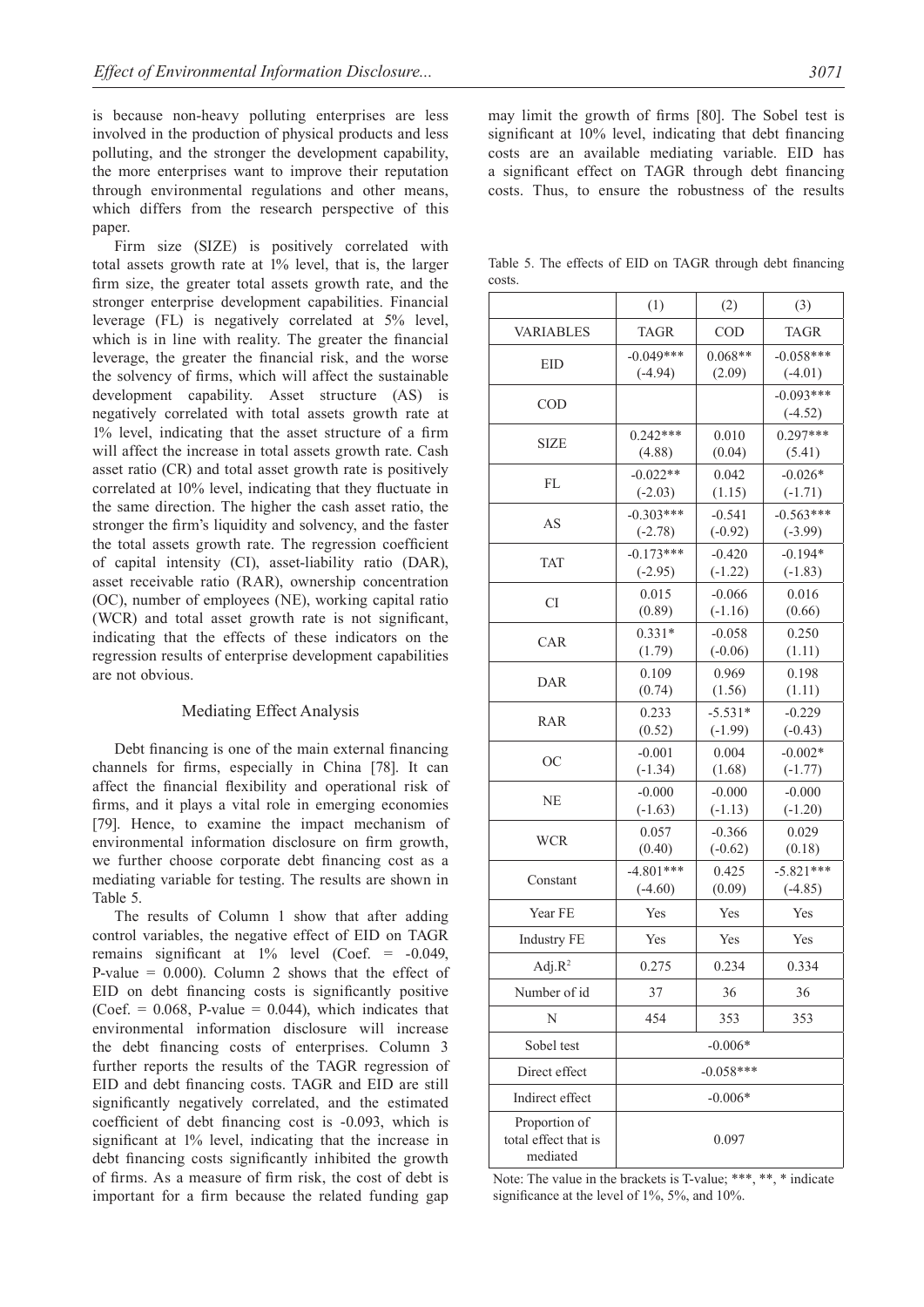of the mediation effect test, the bootstrapping method is used to perform the robustness test. The results are shown in Table A2.

# Robustness Test

# *Replace the Explained Variable*

The net profit growth rate (NPGR) represents the increase in the current net profit of firms over the previous period. The larger the index value, the stronger the firm's profitability. In this paper, the net profit growth rate is used instead of the total assets growth rate, and other variables remain unchanged for the regression analysis. The results are shown in Table 6 Model 1. The results show that EID has a significant negative impact on the net profit growth rate, it's consistent with the benchmark results, indicating that the results are robust. Wang et al. [81] also chose the net growth rate to measure the development ability of enterprises, and used the listed enterprises in five northwestern provinces as the research object. They found that the development ability of enterprises positively affects environmental information disclosure, verifying that there is a certain correlation between the two.

The capital accumulation rate (CAR) reflects the capital accumulation of firms. Its improvement

Model1 Model2 Model3 Model4 NPGR | CAR | CMAR | TAGR EID  $-0.278**$ <br> $(-2.06)$  $(-2.06)$   $\begin{vmatrix} -0.060^{***} \\ -0.060^{***} \end{vmatrix}$   $\begin{vmatrix} -0.060^{***} \\ -0.060^{***} \end{vmatrix}$   $\begin{vmatrix} -4.40 \\ -0.060^{***} \end{vmatrix}$ Environmentprotection / / / -0.174\*\*\* (-3.68) SIZE  $1.327^*$  $(1.327^*)$   $0.345^{***}$   $(3.58)$   $0.345^{***}$   $(3.52)$   $0.222^{***}$   $(3.97)$ (3.97) FL  $-0.890***$ <br> $(-2.77)$  $(-2.77)$  -0.005 (-0.17) -0.005 (-0.23)  $-0.023$ \*\* (-2.08) (-2.08) AS  $6.387*$   $(1.70)$  $(1.70)$   $-0.646**$   $(-2.55)$   $-0.646**$   $(-2.56)$   $-0.382***$ <br> $(-3.51)$   $(3.51)$ (-3.51) TAT  $-0.043$ <br> $(-0.03)$  $(0.03)$  0.077 (0.52) 0.077 (0.51)  $-0.173**$ <br> $(0.03)$ (-2.84) CI 0.224 (1.01) -0.005 (-0.19) -0.005 (-0.21) 0.018 (0.96) CR  $\begin{array}{c|c} 11.002** \end{array}$  (2.39)  $(2.39)$  -0.028 (-0.22) -0.028 (-0.09)  $(0.345*)$ <br>(2.39) (1.87) DAR  $-0.376$ <br> $(-0.20)$  $\begin{array}{|c|c|c|c|c|c|c|c|}\n \hline\n -0.376 & -0.562 & -0.562 & -0.562 & -1.41) & & 0.047 \\
\hline\n -0.200 & 0.349 & 0.047 & 0.047 & 0.047 & 0.047 & 0.047 & 0.047 & 0.047 & 0.047 & 0.047 & 0.047 & 0.047 & 0.047 & 0.047 & 0.047 & 0.047 & 0.047 & 0.047 & 0.047 & 0.04$ (0.34) RAR 18.106 (1.59) -0.418 (-0.81) -0.418 (-0.77) 0.283 (0.64) OC  $0.006$ (0.24)  $-0.004**$ (-2.02)  $-0.004**$  $(-2.03)$ -0.001 (-1.03) NE -0.224 (-0.42) 0.014 (0.37) 0.014 (0.33) -0.030 (-0.28) WCR  $-3.839**$ (-2.06) 0.203 (0.77) 0.203 (0.64) -0.038 (-0.28)  $Constant$   $-30.643**$ (-2.65)  $-6.592***$ (-3.65)  $-5.592***$ (-3.02)  $-4.149***$ (-4.42) Year FE Yes Yes Yes Yes Industry FE Yes Yes Yes Yes Yes Yes Yes Adj.R<sup>2</sup> 10.124 0.215 0.215 0.215 0.263 F-statistic 1.70 1.70 3.65 3.65 4.96 N 402 438 438 438 454

Note: The value in the brackets is T-value; \*\*\*, \*\*, \* indicate significance at the level of 1%, 5%, and 10%.

Table 6. Robustness test results.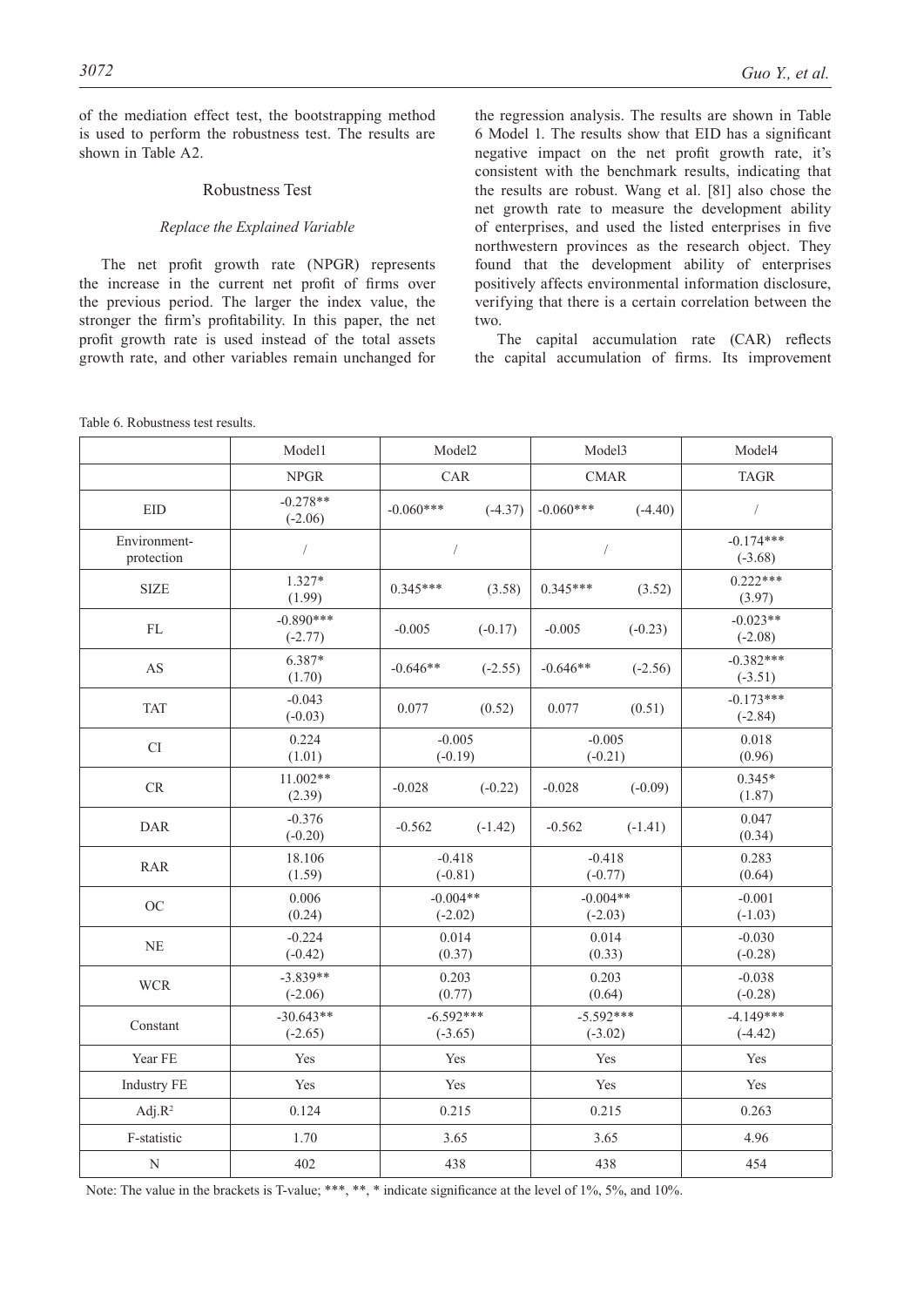creates a prerequisite for the expansion of a firm's reproduction. The expansion of production scale is one of the important factors that reflects the core competitiveness of firms. In this paper, capital accumulation rate was used to replace the explanatory variables, and other variables remained unchanged for regression analysis. The results are shown in Model 2 of Table 6. The empirical results show EID has a significant negative effect on the capital accumulation rate. It is consistent with the benchmark results, indicating that the results are robust.

Capital preservation and appreciation rate (CMAR) refers to the ratio of equity at the end of the year to equity at the beginning. It reflects the value preservation and appreciation of the owner's investment and can be used to illustrate the sustainable development trend of firms. This paper uses capital preservation and appreciation rate to replace the explained variables, and other variables remain unchanged for regression analysis. The results are shown in Model 3 of Table 6. The empirical results show the EID has a significant negative effect on capital preservation and appreciation rate, indicating that the results are robust.

#### *Replace Explanatory Variables*

A single indicator of environmental protection is used instead of the EID total score because the measurement method of environmental information disclosure will also affect the results of the hypothesis. When other variables remain unchanged, the regression results are shown in Model 4 of Table 6. The results show that environmental protection has a significant negative effect on the total assets growth rate. This result is consistent with the benchmark result, indicating that the results are robust.

# *Time Lag Effect*

Considering that environmental information disclosure may have a certain time lag effect on enterprise development capabilities, that is, the mechanism of the effect of environmental information disclosure on enterprise development capabilities requires a certain amount of time to react and buffer, and thus, the sample firms with incomplete data are excluded. After lagging the explanatory variable EID by one and two periods and performing regression analysis with total assets growth rate and other control variables, the results are shown in Table 7.

The analysis shows that when time lags for one year, the regression coefficient of EID to TAGR is -0.041, which is reduced in absolute value compared with the regression coefficient of  $-0.051$  without lag, and the results are significantly negatively correlated at 1% level. When the lag is two years, the regression coefficient becomes -0.032, the absolute value is further reduced, and the result is a significant negative correlation at 5% level. Studies have shown that the effects of environmental information disclosure on enterprise development capabilities do have a certain time lag and that this effect will last for a long time and will weaken year by year. The possible explanation is that the public only pays attention to a part of the supply chain of tourism-listed enterprises, and they have partly ignored the more polluting parts of the production supply chain upstream. With the continuous disclosure of environmental information, corporate information is more exposed to the public, and the imperfect environmental protection infrastructure cannot effectively transform environmental information disclosure into productivity that promotes the rapid development of enterprises. EID will have a negative effect on enterprise development capabilities and will continue for a period. With the continuous improvement of the green supply chain, the cost-effectiveness of firm

Table 7. Time lag effect results.

|                    | $T=1$       | $T=2$       |
|--------------------|-------------|-------------|
| <b>EID</b>         | $-0.041***$ | $-0.032**$  |
|                    | $(-4.26)$   | $(-2.54)$   |
| <b>SIZE</b>        | $0.237***$  | $0.241***$  |
|                    | (4.72)      | (4.82)      |
| FL                 | $-0.025**$  | $-0.024**$  |
|                    | $(-2.16)$   | $(-2.04)$   |
| AS                 | $-0.349***$ | $-0.422***$ |
|                    | $(-3.40)$   | $(-4.11)$   |
| <b>TAT</b>         | $-0.153***$ | $-0.155**$  |
|                    | $(-2.76)$   | $(-2.63)$   |
| CI                 | 0.006       | 0.004       |
|                    | (0.32)      | (0.21)      |
| CR                 | 0.144       | 0.055       |
|                    | (0.86)      | (0.33)      |
| <b>DAR</b>         | $-0.021$    | $-0.022$    |
|                    | $(-0.18)$   | $(-0.17)$   |
| <b>RAR</b>         | 0.165       | 0.112       |
|                    | (0.37)      | (0.23)      |
| <b>OC</b>          | $-0.000$    | 0.000       |
|                    | $(-0.13)$   | (0.24)      |
| NE                 | $-0.033$    | $-0.039$    |
|                    | $(-0.71)$   | $(-0.80)$   |
| <b>WCR</b>         | $-0.100$    | $-0.124$    |
|                    | $(-0.80)$   | $(-0.93)$   |
| Constant           | $-4.357***$ | $-4.342***$ |
|                    | $(-5.36)$   | $(-5.48)$   |
| Year FE            | Yes         | Yes         |
| <b>Industry FE</b> | Yes         | Yes         |
| Adj. $R^2$         | 0.256       | 0.256       |
| F-statistic        | 4.63        | 4.49        |
| N                  | 443         | 430         |

Note: The value in the brackets is T-value; \*\*\*, \*\*, \* indicate significance at the level of 1%, 5%, and 10%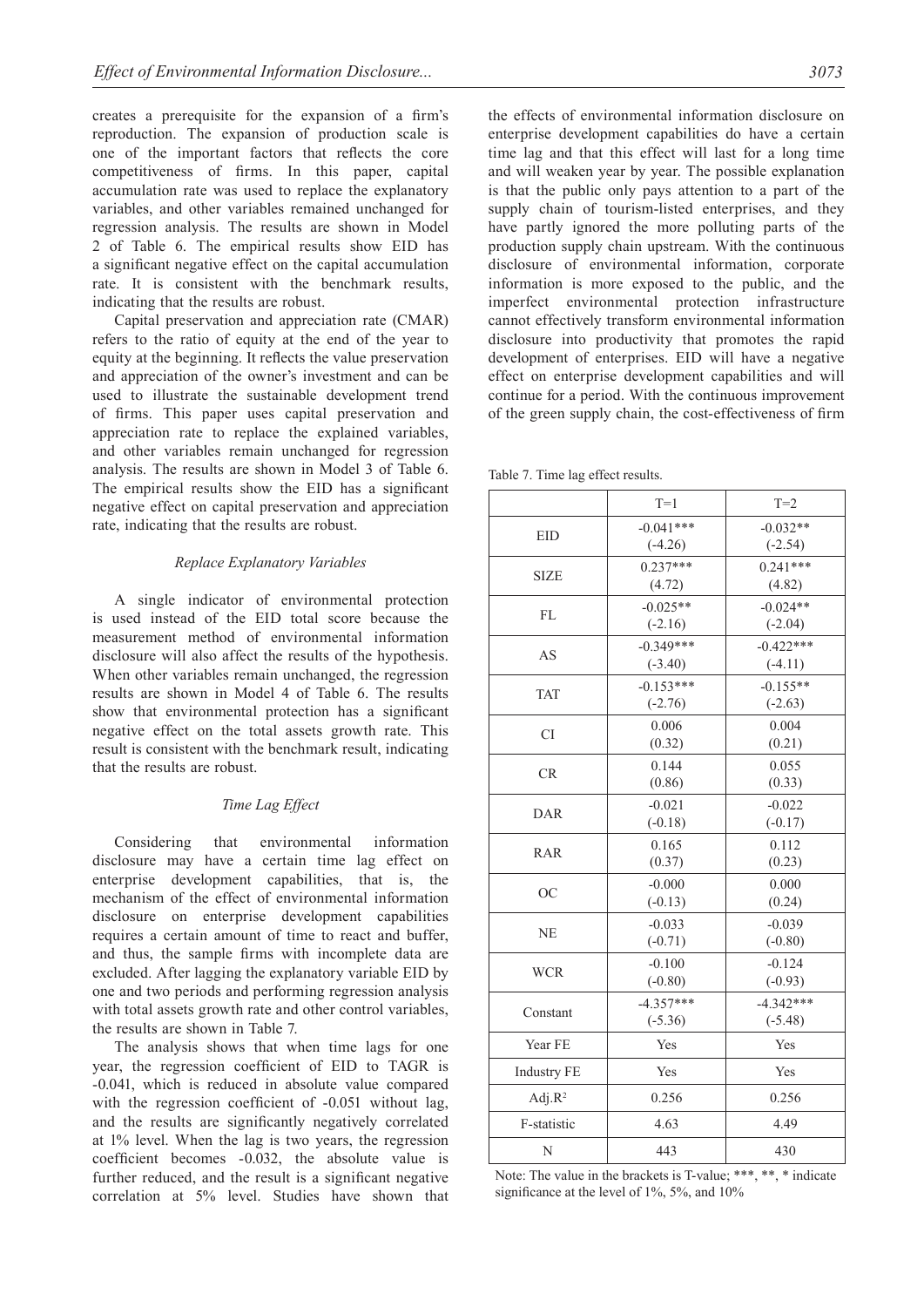environmental information disclosure will gradually weaken, and the positive effect on firm development abilities will continue to appear, which will cause the negative effect to gradually weaken. A related study by Dai et al. [82] also shows that the effect of environmental information disclosure on financial performance has a certain time lag and diminishes from year to year, which is the same view as this paper, but she argues that this effect generally lasts for only one period, and the possible explanation is that firms fail to really play the role mechanism of environmental information disclosure.

#### *Dynamic Panel Model*

This study adopts the GMM to alleviate the endogenous problem. Table 8 is the result of the dynamic panel estimation model (1). Columns 1 and 2 use the System GMM method, Columns 3 and 4 use the Difference GMM method. We lag the explained variables by one and two periods, respectively. We can see that the core explanatory variables are still robust, EID is significantly negatively correlated with TAGR, and the null hypothesis is established. The AR (1) p-value less than 0.05 indicates the presence of a first-order autocorrelation, while an AR (2) p-value

| Explained variable          | Model 1                 | Model 2                  | Model 3        | Model 4              |
|-----------------------------|-------------------------|--------------------------|----------------|----------------------|
|                             | System GMM              | System GMM               | Difference GMM | Difference GMM       |
|                             | One lag                 | Two lags                 | One lag        | Two lags             |
| $TAGR_{i,t-1}$              | 0.196                   | 0.038                    | $-0.034$       | 0.047                |
|                             | (1.62)                  | (0.98)                   | $(-0.34)$      | (1.10)               |
| $EID_{it}$                  | $-0.060*$               | $-0.066*$                | $-0.082***$    | $-0.057***$          |
|                             | $(-1.84)$               | $(-1.90)$                | $(-3.30)$      | $(-3.19)$            |
| $SIZE_{it}$                 | $0.067**$               | $0.080***$               | $0.541***$     | $0.534***$           |
|                             | (2.47)                  | (3.00)                   | (5.23)         | (4.15)               |
| $\mathbf{FL}_{\mathrm{it}}$ | $-0.021$                | $-0.024$                 | $-0.016$       | $-0.016$             |
|                             | $(-1.53)$               | $(-1.64)$                | $(-1.46)$      | $(-1.30)$            |
| $AS_{it}$                   | $-0.189***$             | $-0.221***$              | $-0.452***$    | $-0.565***$          |
|                             | $(-3.22)$               | $(-2.78)$                | $(-3.01)$      | $(-3.58)$            |
| $TAT_{it}$                  | $-0.081$                | $-0.090$                 | $-0.265$       | $-0.301**$           |
|                             | $(-1.24)$               | $(-1.24)$                | $(-1.63)$      | $(-2.07)$            |
| $\text{\rm CI}_{\rm it}$    | 0.015                   | 0.014                    | 0.056          | 0.053                |
|                             | (0.80)                  | (0.71)                   | (1.49)         | (1.57)               |
| $CR_{it}$                   | 0.168                   | 0.153                    | $0.488*$       | 0.370                |
|                             | (1.22)                  | (1.03)                   | (1.88)         | (1.35)               |
| $\text{DAR}_{\text{it}}$    | 0.140                   | 0.164                    | $0.344*$       | 0.444                |
|                             | (1.38)                  | (1.40)                   | (1.81)         | (1.62)               |
| $RAR$ <sub>it</sub>         | 0.074                   | 0.061                    | $-0.146$       | $-0.031$             |
|                             | (0.35)                  | (0.25)                   | $(-0.30)$      | $(-0.07)$            |
| $OC_{it}$                   | $-0.001*$               | $-0.001**$               | $-0.001$       | $-0.001$             |
|                             | $(-1.87)$               | $(-2.38)$                | $(-0.92)$      | $(-0.69)$            |
| $NE_{it}$                   | $-0.006$                | $-0.010$                 | $-0.062$       | $-0.070$             |
|                             | $(-0.33)$               | $(-0.48)$                | $(-0.81)$      | $(-0.85)$            |
| $WCR_{it}$                  | $-0.115$                | $-0.119$                 | $-0.112$       | $-0.083$             |
|                             | $(-1.07)$               | $(-0.95)$                | $(-0.48)$      | $(-0.37)$            |
| Constant                    | $-1.217**$<br>$(-2.50)$ | $-1.424***$<br>$(-2.97)$ | $\sqrt{2}$     | $\sqrt{\phantom{a}}$ |
| Year Dummy                  | Yes                     | Yes                      | Yes            | Yes                  |
| AR(1)                       | 0.013                   | 0.005                    | 0.015          | 0.020                |
| AR(2)                       | 0.152                   | 0.417                    | 0.950          | 0.718                |
| Hansen test                 | 1.000                   | 1.000                    | 1.000          | 1.000                |

Note: \*\*\*, \*\*, \* indicate significance at the level of 1%, 5% & 10%. AR (1) and AR (2) respectively refer to the one-phase and the two-phase lag of the residual term. The Hansen Test is used as an overidentification test.

N 430 430 430 369 356

Table 8. Dynamic panel results.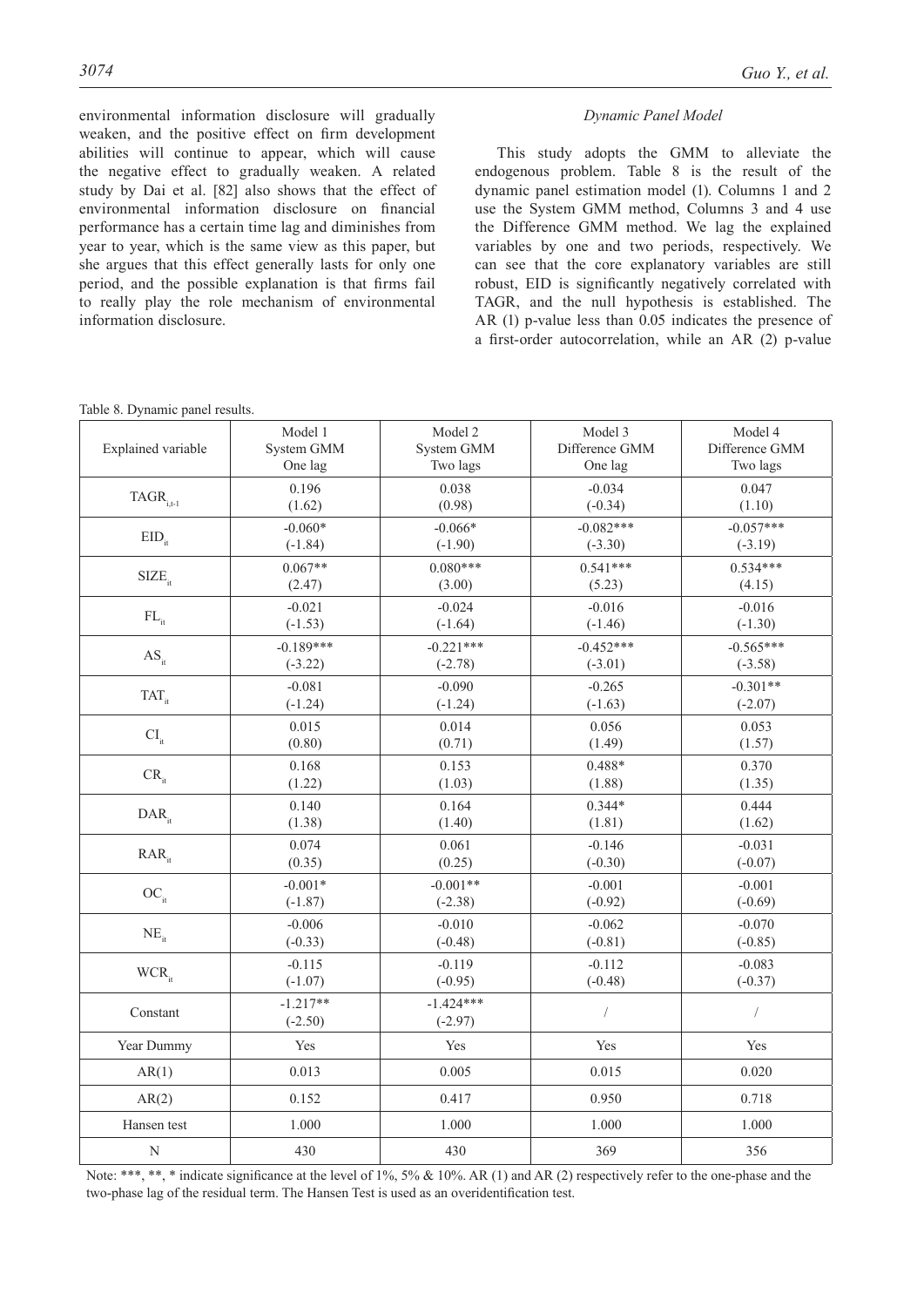greater than 0.05 indicates the absence of second-order autocorrelation, the model is reasonable. All dynamic panel models have passed Hansen's test and the results are robust.

# Heterogeneity Analysis

Considering that differences in internal factors between firms may cause differences in this effect, the sample firms are discussed separately according to three classification methods, namely, firm size, region, and nature of equity.

#### *Heterogeneity of Firm Size*

Firms can be divided according to firm size into small and micro, medium-sized, and large firms. According to the National Standards No.1 Amendment Form of GB/T 4754-2017 "Classification of National Economic Industries" issued by the National Bureau of Statistics and the "Measures for the Classification of Large, Medium, Small and Micro firms in Statistics", the criteria for determining the size of tourism enterprises are based on the number of employees and total assets. Hence, small and micro firms are those with less than 100 employees and total assets of less than 80 million yuan. The number of employees in a medium-sized firm is greater than or equal to 100 and less than 300 and the total assets are greater than or equal to 80 million yuan and less than 1.2 million yuan. The number of employees in a large firm is not less than 300 and the total assets are not less than 1.2 million yuan. It must meet the lower limits of the two indicators at the same time, otherwise, they will be reduced to one level. After classification, it can be observed that among the tourism-listed enterprises, the number of large firms is slightly higher than that of small and medium-sized firms. The regression results show that the effect of EID of small and micro firms and medium-sized firms on TAGR is not significant. The effect of EID of large firms on TAGR shows a significant negative correlation at  $10\%$  level (Coef. =  $-0.032$ ).

A comparison of the regression results shows that the effects of environmental information disclosure on enterprise development capabilities are significantly manifested in large firms, while the effects on small and micro firms and medium-sized firms are not obvious. The possible reason is that larger firms focus more attention on building a corporate social image and disclosure of environmental information [83]. At the same time, large enterprises have strong capital. Managers have sufficient financial resources and the ability to develop more efficient environmental protection technologies, implement environmental management practices, and voluntarily disclose more environmental information [33]. Thus, the stakeholders and the public can understand the environmental information and production supply chain of firms more directly and the effect is more obvious.

From the regression results of Models 1-3 in Table 9, it can be seen that although large firms' environmental information disclosure has a negative effect on development capabilities over time when the disclosure system of firm internal environmental information becomes perfect, the negative effect will also be reduced. The level of environmental information disclosure of small and micro and medium-sized firms is not high, and they should strengthen awareness of the independent disclosure of environmental information and pay attention to its effects on enterprise development capabilities.

#### *Heterogeneity of Region*

Firms are divided according to the region into eastern, central, and western firms. The regression results show the regression coefficient of EID of eastern firms on TAGR is -0.050, which is significantly negatively correlated at 1% level, hypothesis 1 is verified. The effect of EID of central firms on TAGR has multicollinearity, the model is difficult to accurately estimate, the results are not referential. As a whole, the number of tourism-listed enterprises distributed in the central region is less than the other two types. The regression coefficient of the EID of the western firms to TAGR is -0.041, indicating a significant negative correlation at 5% level.

Table 9 Models 4-6 show that the effect of environmental information disclosure on enterprise development capabilities is significantly different in the three regions. Eastern and western firms show an obvious influence effect, while central firms did not have a significant influence, consistent with the finding reported by Yang et al. [53]. This result may be due to the differences in the degree of economic development and public environmental participation among the three regions. Because of the rapid economic development in the eastern region, the environmental pollution problem is also increasingly serious, and the government has a higher degree of supervision over it. Thus, to improve market competitiveness and establish a good social image, firms attach importance to the pursuit of environmental performance, causing the effects of the environmental information disclosure to be greater. With the backward economic conditions in the western region, to attract more tourists and promote economic growth, tourism enterprises pay more attention to the disclosure of corporate environmental information, actively respond to government policies, and the effects are significantly related. As for firms in the central region, investors and other stakeholders pay more attention to the economic benefits of firms but pay less attention to environmental responsibility. Therefore, the change of environmental information disclosure level cannot have a significant effect on the firm's development capabilities.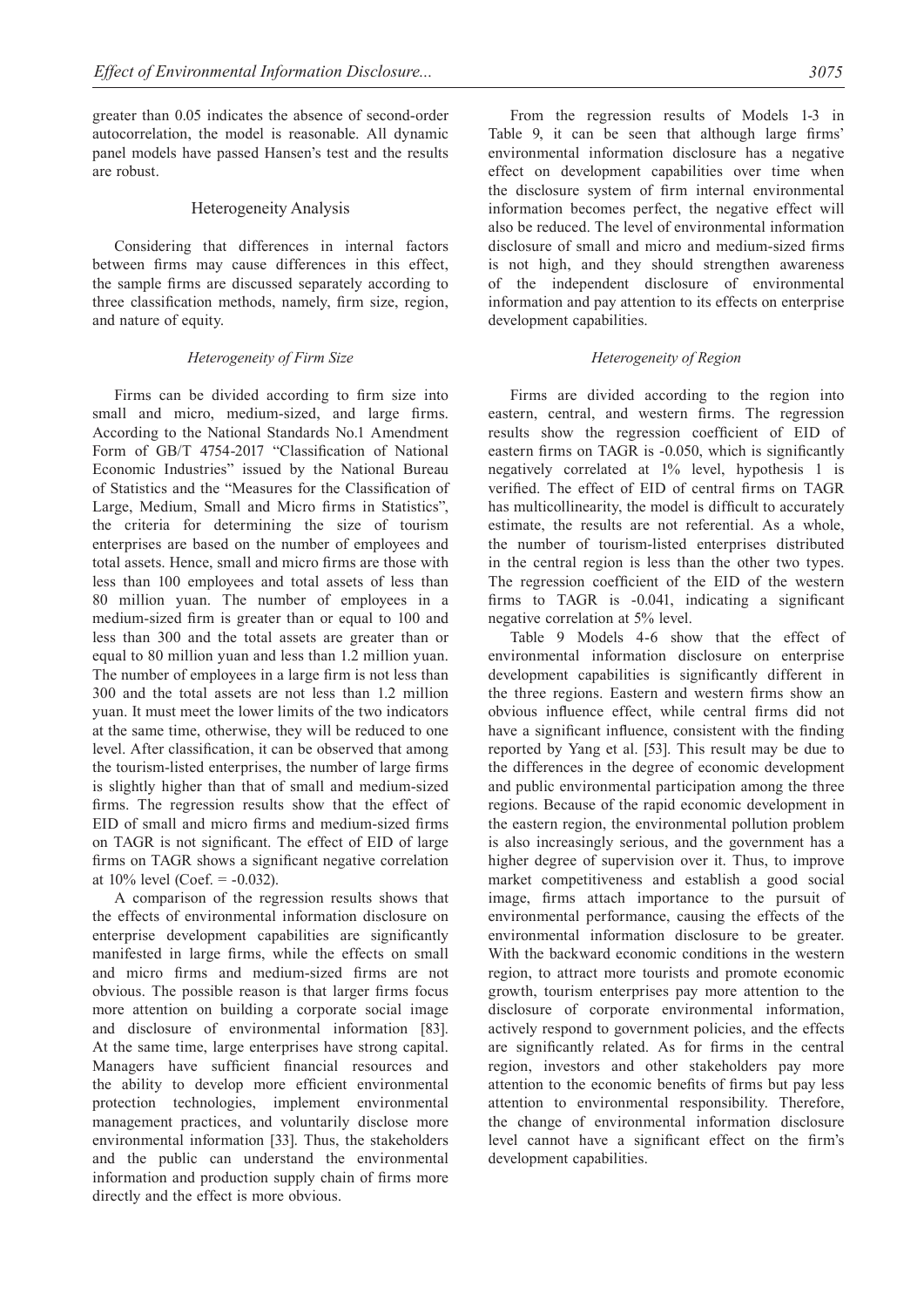#### *Heterogeneity of Nature of Equity*

When categorized according to the nature of equity, can be divided into state-owned and non-state-owned firms. The regression results show that the regression coefficient of state-owned firm EID to TAGR is -0.045, which is significantly negatively correlated at 1% level. The model has good explanatory power, and the fitting result is ideal. Compared with non-state-owned firms, EID and TAGR are not relevant. In terms of quantity, the majority of listed tourism enterprises are stateowned enterprises.

According to the regression results in Table 9, Models 7-8 indicate that for tourism-listed enterprises, the effect of environmental information disclosure on enterprise development capabilities differs significantly among different equity properties. The possible reason is that state-owned enterprises are supported by government departments, compared with nonstate-owned firms, which allows state-owned firms to pay more attention to the independent disclosure of environmental information, causing the information disclosure to be more significant.

In summary, after discussing the effects of the different internal characteristics of the enterprise on their relationship, environmental information disclosure is found to have heterogeneity on the effects of enterprise development capabilities. The effects of environmental information disclosure on the development capabilities of tourism listed

|                    |                          | Firm size             |                                 | Region                   |                       |                         | Nature of equity         |                           |  |
|--------------------|--------------------------|-----------------------|---------------------------------|--------------------------|-----------------------|-------------------------|--------------------------|---------------------------|--|
|                    | Model 1                  | Model 2               | Model 3                         | Model 4                  | Model 5               | Model 6                 | Model 7                  | Model 8                   |  |
|                    | Small and<br>micro firms | Medium-sized<br>firms | Large<br>$\operatorname{firms}$ | Eastern firms            | Central<br>firms      | Western<br>firms        | State-owned<br>firms     | Non-state-<br>owned firms |  |
| EID                | $-0.018$<br>$(-0.24)$    | 0.028<br>(1.03)       | $-0.032*$<br>$(-1.95)$          | $-0.050***$<br>$(-3.11)$ | $0$ (omitted)         | $-0.041**$<br>$(-3.01)$ | $-0.045***$<br>$(-3.52)$ | $-0.022$<br>$(-0.59)$     |  |
| <b>SIZE</b>        | 0.313                    | $1.223***$            | $0.198**$                       | $0.258***$               | $0.568**$             | $-0.039$                | $0.251***$               | $0.336**$                 |  |
|                    | (1.25)                   | (3.94)                | (2.43)                          | (4.99)                   | (2.97)                | $(-0.65)$               | (3.64)                   | (2.45)                    |  |
| FL                 | $-0.007$                 | 0.130                 | $-0.058*$                       | $-0.008$                 | 0.009                 | $-0.036$                | $-0.046***$              | 0.009                     |  |
|                    | $(-0.65)$                | (1.62)                | $(-2.13)$                       | $(-0.41)$                | (1.07)                | $(-1.27)$               | $(-3.36)$                | (0.53)                    |  |
| AS                 | $-0.298$                 | $-0.967$              | $-0.482***$                     | $-0.326$                 | $-0.206$              | $-0.653**$              | $-0.361***$              | $-0.273$                  |  |
|                    | $(-0.91)$                | $(-2.03)$             | $(-2.88)$                       | $(-1.72)$                | $(-0.71)$             | $(-2.53)$               | $(-3.11)$                | $(-0.44)$                 |  |
| <b>TAT</b>         | $-0.184$                 | 0.614                 | $-0.234*$                       | $-0.203**$               | $-0.032$              | $-0.168$                | $-0.116$                 | 0.139                     |  |
|                    | $(-1.33)$                | (1.08)                | $(-1.94)$                       | $(-2.65)$                | $(-0.21)$             | $(-1.57)$               | $(-1.41)$                | (0.24)                    |  |
| $\rm{CI}$          | 0.002                    | $-0.016$              | 0.046                           | 0.028                    | $-0.089$              | 0.010                   | 0.029                    | 0.007                     |  |
|                    | (0.16)                   | $(-0.22)$             | (1.46)                          | (1.22)                   | $(-1.25)$             | (0.33)                  | (0.94)                   | (0.25)                    |  |
| ${\cal CR}$        | 0.640                    | 0.616                 | 0.344                           | $0.497*$                 | 0.475                 | $-0.194$                | 0.168                    | 0.201                     |  |
|                    | (1.23)                   | (1.47)                | (1.66)                          | (1.99)                   | (1.27)                | $(-0.40)$               | (0.76)                   | (0.22)                    |  |
| <b>DAR</b>         | 0.027                    | 0.016                 | $0.803***$                      | 0.031                    | $-0.363**$            | $1.003***$              | 0.236                    | 0.028                     |  |
|                    | (0.17)                   | (0.02)                | (3.51)                          | (0.20)                   | $(-2.83)$             | (3.82)                  | (0.99)                   | (0.10)                    |  |
| <b>RAR</b>         | 0.576                    | $-1.849$              | 0.165                           | 0.307                    | 0.182                 | $-0.229$                | $-0.219$                 | 0.096                     |  |
|                    | (1.34)                   | $(-1.73)$             | (0.26)                          | (0.48)                   | (0.19)                | $(-0.33)$               | $(-0.47)$                | (0.10)                    |  |
| OC                 | $-0.008$                 | 0.001                 | $-0.000$                        | $-0.001$                 | $-0.001$              | $-0.003$                | $-0.001$                 | $-0.003$                  |  |
|                    | $(-1.33)$                | (0.23)                | $(-0.27)$                       | $(-0.62)$                | $(-0.57)$             | $(-1.45)$               | $(-0.73)$                | $(-0.42)$                 |  |
| $\rm NE$           | 0.025<br>(0.36)          | 0.340(1.14)           | $-0.118*$<br>$(-1.92)$          | $-0.037$<br>$(-0.82)$    | $-0.048$<br>$(-0.80)$ | $0.082*$<br>(2.02)      | $-0.085*$<br>$(-2.01)$   | $-0.027$<br>$(-0.25)$     |  |
| <b>WCR</b>         | $-0.034$                 | 0.222                 | $-0.221$                        | $-0.069$                 | $-0.286$              | $0.696**$               | $-0.120$                 | 0.369                     |  |
|                    | $(-0.17)$                | (0.55)                | $(-1.51)$                       | $(-0.45)$                | $(-1.39)$             | (2.46)                  | $(-0.73)$                | (1.10)                    |  |
| Constant           | $-6.246$                 | $-27.431***$          | $-3.306**$                      | $-5.008***$              | $-10.622**$           | 0.282                   | $-4.405***$              | $-6.319**$                |  |
|                    | $(-1.24)$                | $(-4.00)$             | $(-2.30)$                       | $(-5.09)$                | $(-2.76)$             | (0.27)                  | $(-3.60)$                | $(-2.33)$                 |  |
| Year FE            | Yes                      | Yes                   | Yes                             | Yes                      | Yes                   | Yes                     | Yes                      | Yes                       |  |
| <b>Industry FE</b> | Yes                      | Yes                   | Yes                             | Yes                      | Yes                   | Yes                     | Yes                      | Yes                       |  |
| Adj. $R^2$         | 0.434                    | 0.758                 | 0.395                           | 0.317                    | 0.565                 | 0.413                   | 0.347                    | 0.359                     |  |
| F-statistic        | 1.40                     | 2.52                  | 5.27                            | 3.70                     | 1.64                  | 1.93                    | 5.74                     | 1.06                      |  |
| $\overline{N}$     | 94                       | 72                    | 288                             | 273                      | 67                    | 114                     | 359                      | 95                        |  |

Table 9. Heterogeneity test results.

Note: The value in the brackets is T-value; \*\*\*, \*\*, \* indicate significance at the level of 1%, 5%, and 10%.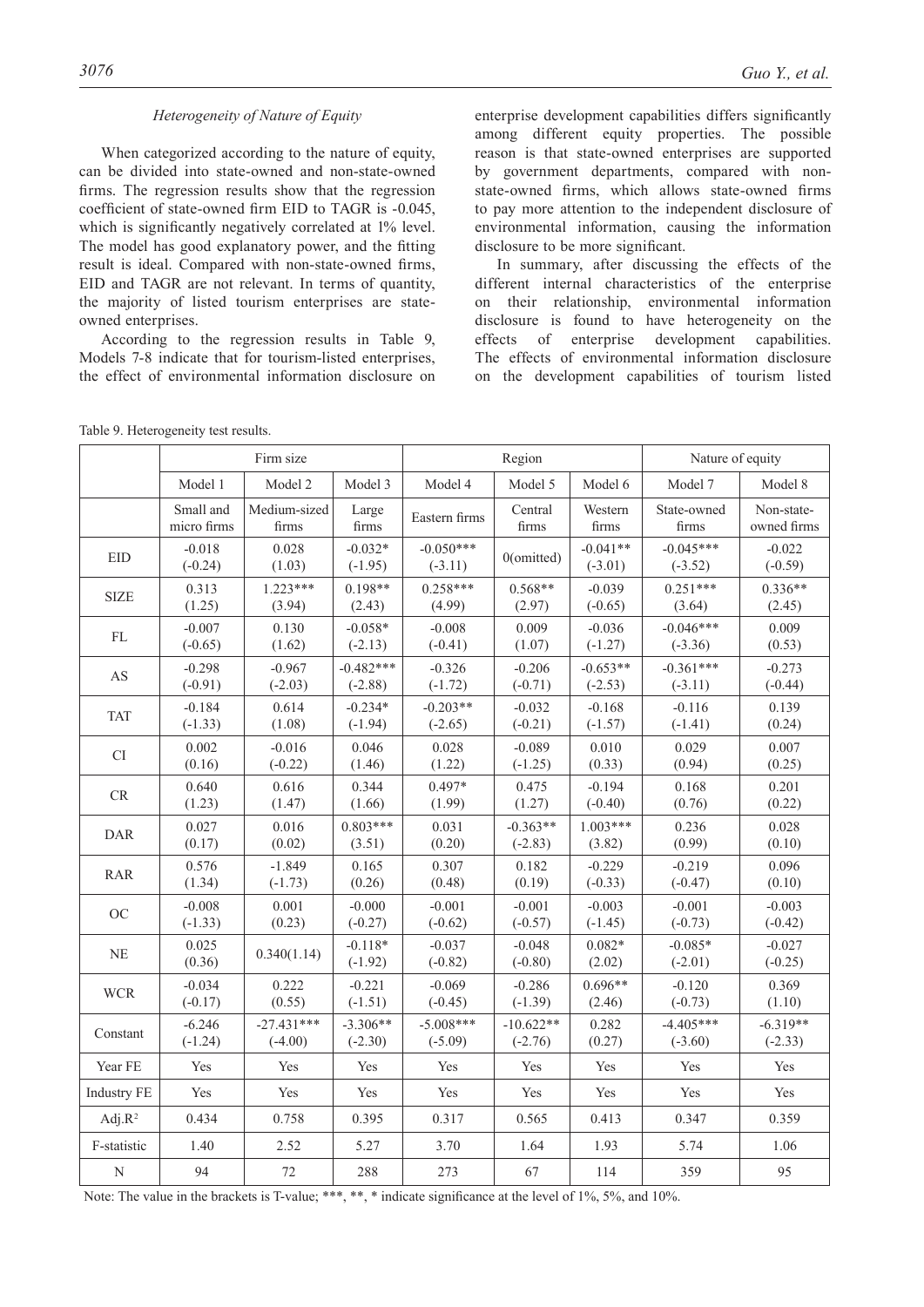enterprises differ because of the differences in firm size, region, and nature of equity.

#### **Conclusions**

This study selected tourism-listed enterprises from 1993 to 2019 as the research sample, constructed an environmental information disclosure system, and adopted a two-way fixed effect model to explore the effects of environmental information disclosure on enterprise development capabilities. The research conclusions are as follows. First, environmental information disclosure of tourism-listed enterprises has a significant negative effect on enterprise development capabilities. The future development speed and growth capacity of tourism-listed enterprises will decline as the quality of the environmental information disclosure improves. Second, a time lag can be observed in the effect of environmental information disclosure on the development capabilities of tourism-listed enterprises. Regression was carried out for EID lagging for one and two periods and the results are still stable, showing a significant negative correlation, indicating that this kind of effect has a time lag, and it will be weakened yearly. Third, the effects of environmental information disclosure on the development capabilities of tourismlisted enterprises have heterogeneity. The sample firms are classified according to the three classification methods of firm size, region, and nature of equity. Through the group regression of firm size, it is found that compared to small and medium-sized firms, the environmental information disclosure of large firms has a more significant effect on enterprise development capabilities. The effect of environmental information disclosure on the development capabilities of central firms is found to be not significant through the group regression of regions, while eastern and western firms have a more significant effect. This study verified that more fully standardized environmental information disclosure of state-owned enterprises will bring a more significant effect on development capabilities by grouping regression to nature of equity.

The research shows that at this stage, Chinese tourism-listed enterprises are still facing higher cost pressures when they carry out environmental protection practices. The negative effects of environmental information disclosure on the development capabilities of tourism-listed enterprises will continue for some time in the future. A large amount of early cost investment will lead to a decline in the firm's financial performance and slow down the growth rate of the firm's economy. According to the environmental Kuznitz curve, it can be expected that as time goes on, the cost-effectiveness of firm environmental information disclosure will gradually weaken, and the positive effect on enterprise development capabilities will continue to appear. Thus, the government and firms must cooperate and engage in joint efforts to encourage firms to actively disclose environmental information and continuously increase their development capabilities.

The results have several realistic implications for governments and firms. First, the government should formulate a scientific and proper environmental information disclosure system, standardize the form and content of information disclosure of tourismlisted enterprises according to the different nature of the industry, actively guide enterprises to protect the environment and control pollution, and strengthen environmental protection supervision. Because nonenvironmentally sensitive firms will face greater environmental governance costs, appropriate environmental protection incentives and punishments will be given to help such firms reduce the negative effects caused by increased costs. Second, firms disclose environmental information in strict accordance with regulations to ensure that stakeholders can truly understand the specific conditions of the firm's production and operation while increasing investment in environmental protection and energy-saving equipment, strengthening environmental governance, and achieving sustainable development of firms. Considering the actual situation of firm size, region, and nature of equity, and by adopting appropriate environmental protection practices, the content and method of environmental information disclosure should be changed appropriately to balance the economic development and environmental protection of firms. This step will solve the problem of the public having difficulty understanding the front-end supply chain of tourism enterprises. Firms should build a green supply chain, improve ecological innovation capabilities, reduce production costs, and gradually change the negative effects of environmental information disclosure.

No universally recognized database or report on environmental information disclosure indicators exists, and thus, a certain degree of subjectivity can be observed in the establishment of the environmental information disclosure system. Future research can carry out a comprehensive and in-depth investigation of enterprise environmental information disclosure using big data software to build more detailed and accurate scoring standards. In addition, many indicators can be used to measure enterprise development capabilities. In this study, total assets growth rate, net profit growth rate, capital accumulation rate, and capital preservation and appreciation rate were selected. In the future, more financial indicators should be used to measure enterprise development capabilities and optimize the existing model to obtain more accurate results and countermeasures.

The bootstrap method is used for the robustness test to ensure robustness of the test results of the mediating effect. Table A2 reports the 95% confidence interval based on percentile and bias-corrected as well as the results. The bootstrap method fitting the path coefficient has a 95% confidence interval and does not contain 0, indicating that the test results of the mediating effect are robust.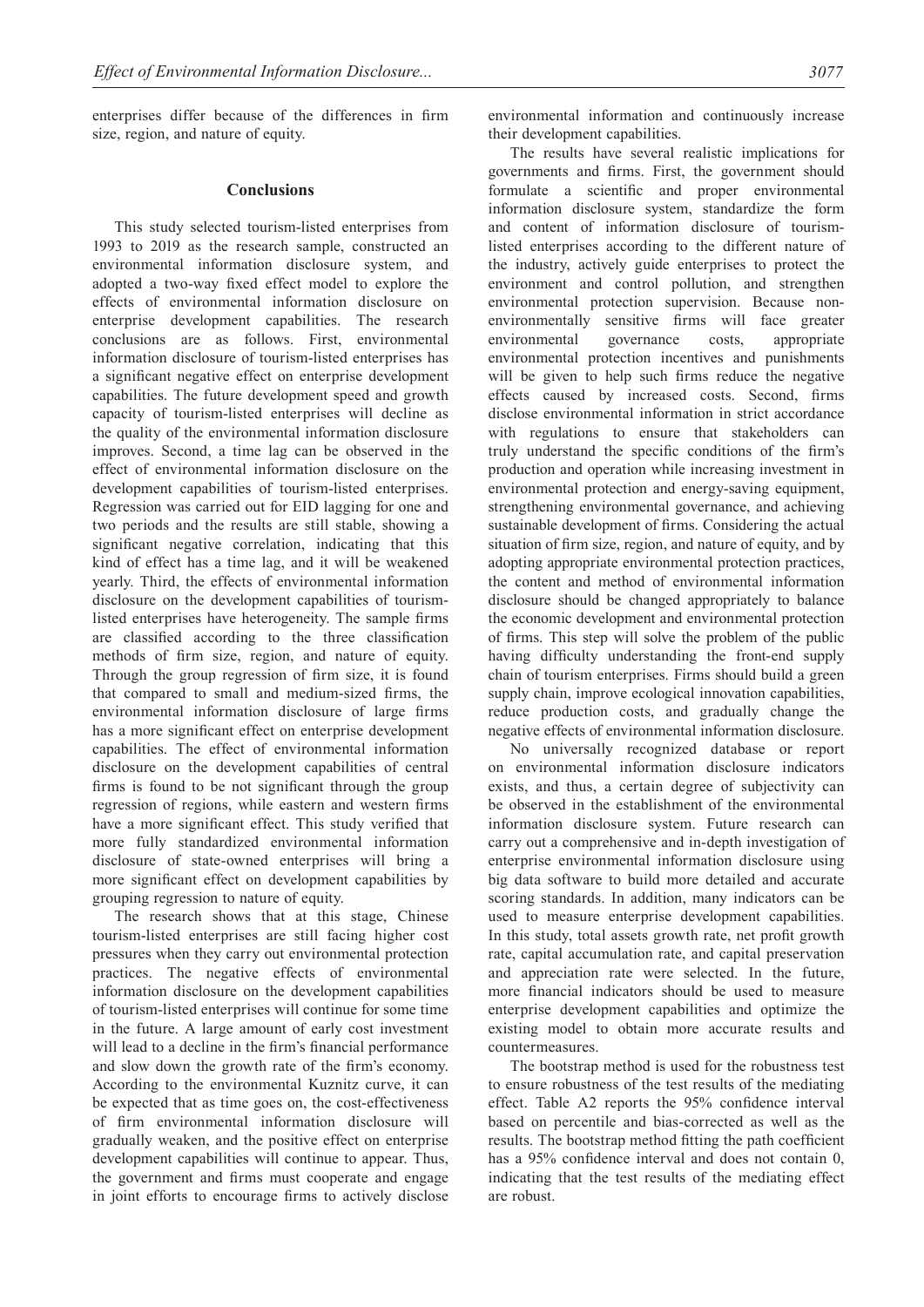# **Acknowledgments**

This study was funded by Zhejiang Ecological Civilization Institute of Zhejiang Provincial Key Research Base of Philosophy and Social Sciences (20JDZD076); the Key Project of Zhejiang Provincial Natural Science Foundation of China (LY21G030004); Major projects of Humanities and Social Sciences in Zhejiang Province (21096054-F); Zhejiang Provincial Natural Science Foundation of China (Q22G037055).

# **Conflict of Interest**

The authors declare no conflict of interest.

# **Appendix**

|             |               | Table AT. The basic situation of China's tourism listed enterprises. |                         |                |                                                                         |
|-------------|---------------|----------------------------------------------------------------------|-------------------------|----------------|-------------------------------------------------------------------------|
| Type        | Stock<br>code | firm name                                                            | Main business area      | Time to market | Main revenue models                                                     |
|             | 000033        | Shenzhen Kunpeng Holding Co., Ltd.                                   | Shenzhen                | 1994-01-03     | Hotel                                                                   |
|             | 000428        | Huatian Hotel Group Co., Ltd.                                        | Hunan, Beijing          | 1996-08-08     | Hotel + Real Estate                                                     |
|             | 000524        | Guangzhou Lingnan Group Holdings<br>firm Limited                     | Shenzhen                | 1993-11-18     | $Hotel + Catering$                                                      |
|             | 000721        | Xi'an Catering Co., Ltd.                                             | Xi'an                   | 1997-04-30     | Catering                                                                |
|             | 600754        | Shanghai Jin Jiang International<br>Hotels Development Co., Ltd.     | All over the<br>country | 1996-10-11     | Hotel + Chain<br>Catering                                               |
|             | 601007        | Jinling Hotel Corporation, Ltd.                                      | Nanjing                 | 2007-04-06     | Hotel                                                                   |
| Hotel and   | 000613        | Hainan Dadonghai Tourism Centre<br>(Holdings) Co.Ltd.                | Hainan                  | 1997-01-28     | Hotel + Travel Service                                                  |
| Catering    | 000007        | Shenzhen Quanxinhao Co., Ltd.                                        | Shenzhen                | 1992-04-13     | Catering + Property<br>Management                                       |
|             | 000609        | Beijing Zodi Investment Co., Ltd.                                    | Beijing                 | 1996-10-10     | Catering + Real Estate                                                  |
|             | 002186        | China Quanjude (Group) Co. Ltd.                                      | Beijing                 | 2007-11-20     | Catering +<br>Merchandise sales                                         |
|             | 600640        | Besttone Holding Co., Ltd.                                           | Shanghai                | 1993-04-07     | Hotel                                                                   |
|             | 600258        | Btg Hotels (Group) Co., Ltd.                                         | Beijing, Hainan         | 2000-06-01     | $Hotel + Travel agency$<br>$+$ Scenic spot $+$<br>Advertisement         |
|             | 600650        | Shanghai Jin Jiang International<br>Industrial Investment Co., Ltd.  | Shanghai                | 1993-06-07     | Hotel + Travel Service                                                  |
|             | 000069        | Shenzhen Overseas Chinese Town<br>Co., Ltd.                          | Shenzhen, Shanghai      | 1997-09-10     | Theme park $+$ Tourism<br>service + Tourism real<br>estate              |
|             | 000888        | Emei Shan Tourism firm Limited                                       | Sichuan                 | 1997-10-21     | Scenic area + Hotel                                                     |
|             | 000978        | Guilin Tourism Corporation Limited.                                  | Guilin                  | 2000-05-18     | Scenic area + Hotel +<br>Passenger transport                            |
| Scenic spot | 002033        | Lijiang Yulong Tourism Co., Ltd.                                     | Yunnan                  | 2004-08-25     | Scenic area +<br>Cableway + Hotel                                       |
|             | 002159        | Wuhan Sante Cableways Group Co.,<br>Ltd.                             | All over the<br>country | 2007-08-17     | Scenic area +<br>Cableway + Hotel +<br>Tourist service                  |
|             | 000430        | Zhang Jia Jie Tourism Group Co.,<br>Ltd.                             | Zhangjiajie, xiangxi    | 1996-08-29     | Scenic area + Hotel                                                     |
|             | 600054        | Huangshan Tourism Development<br>Co., Ltd.                           | Anhui                   | 1997-05-06     | Scenic area +<br>Cableway + Hotel +<br>$\mathbf{T}_{\text{non-}1}$ at a |

Table A1. The basic situation of China's tourism listed enterprises.

Tourist service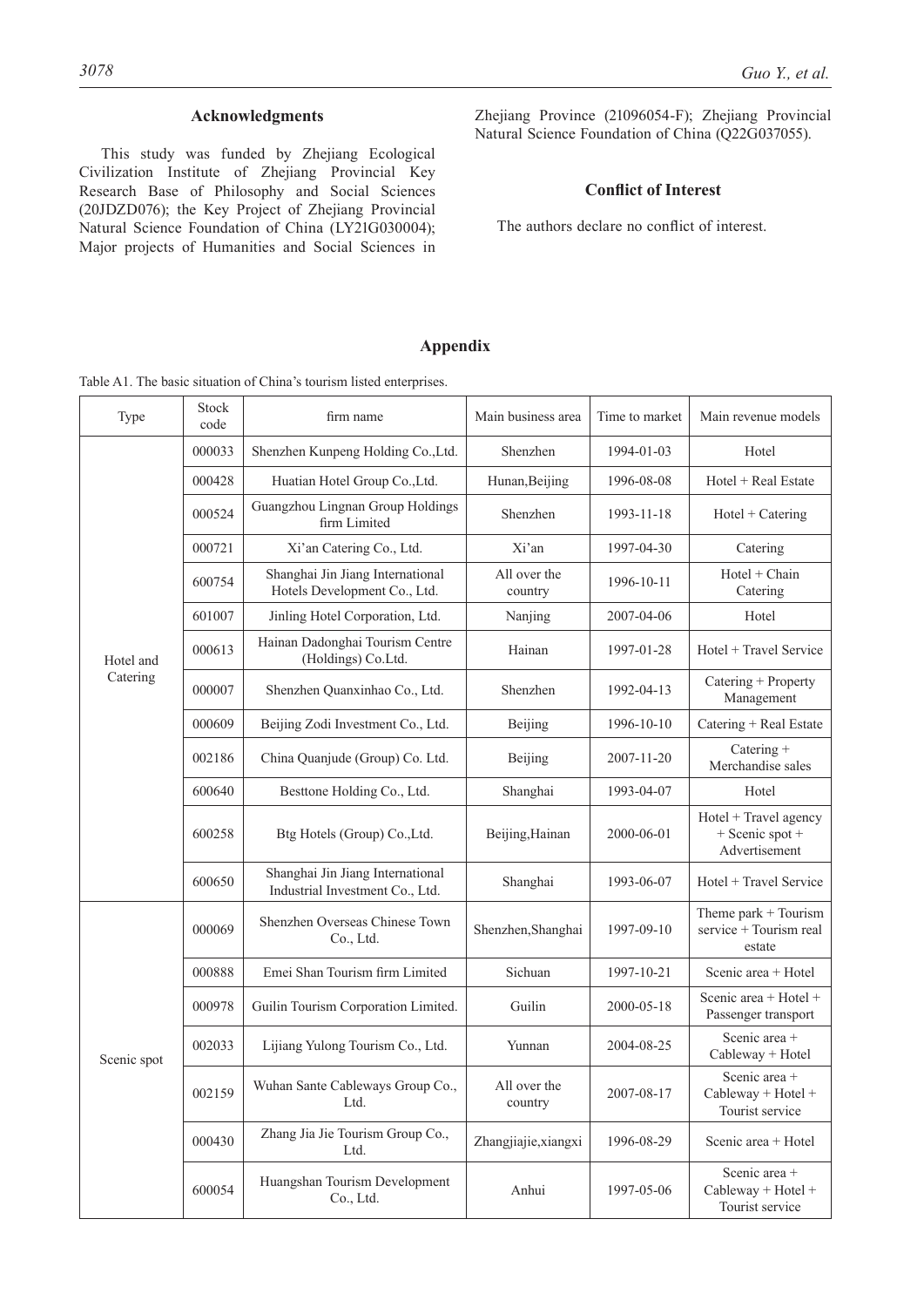| TAUIC AT. COMMUNICU.     |        |                                                      |                         |            |                                                                                 |
|--------------------------|--------|------------------------------------------------------|-------------------------|------------|---------------------------------------------------------------------------------|
|                          | 600593 | Dalian Sunasia Tourism Holding Co.,<br>Ltd.          | Dalian                  | 2002-07-11 | Artificial scenic spot                                                          |
|                          | 300144 | Songcheng Performance<br>Development Co., Ltd.       | Hangzhou                | 2010-12-09 | Scenic spot                                                                     |
| Scenic spot              | 002059 | Yunnan Tourism Co., Ltd.                             | Kunming                 | 2006-08-10 | Scenic area + Real<br>estate                                                    |
|                          | 603099 | Changbai Mountain Tourism Co.,<br>Ltd.               | Jilin                   | 2014-08-22 | Hot spring leisure<br>+ Passenger<br>transportation + Travel<br>service         |
|                          | 603199 | Anhui Jiuhuashan Tourism<br>Development Co., Ltd.    | Anhui                   | 2015-03-26 | Scenic area +<br>Cableway + Hotel +<br>Catering                                 |
|                          | 000610 | Xi'an Catering Co., Ltd.                             | Xi'an                   | 1996-09-26 | Scenic area + Hotel +<br>Real estate                                            |
| Scenic spot              | 600749 | Tibet Tourism Co., Ltd.                              | Tibet                   | 1996-10-15 | Scenic + Hotel +<br>Passenger transport +<br>Advertising agency                 |
|                          | 600706 | Xi'an Qujiang Cultural Tourism Co.,<br>Ltd.          | Xi'an                   | 1996-05-16 | Scenic area + Hotel<br>+ Catering + Tourism<br>service                          |
|                          | 600088 | China Television Media, Ltd.                         | Shanghai                | 1997-06-16 | Artificial scenic spot                                                          |
|                          | 600832 | Shanghai Oriental Pearl (Group) Co.,<br>Ltd.         | Shanghai                | 1993-03-16 | Scenic + Catering +<br>Tourism Service                                          |
|                          | 000802 | Beijing Jingxi Culture & Tourism<br>Co., Ltd.        | Beijing                 | 1998-01-08 | Travel Service +<br>Passenger Transport +<br><b>Travel Products</b>             |
|                          | 600138 | China CYTS Tours Holding Co., Ltd.                   | All over the<br>country | 1997-12-03 | Travel agency + Hotel<br>+ Scenic spot + Real<br>estate                         |
|                          | 002707 | UTour Group Co., Ltd.                                | Beijing                 | 2014-01-23 | Passenger transport +<br>Retail                                                 |
|                          | 002558 | Giant Network Group Co., Ltd.                        | Chongqing               | 2011-03-02 | Travel agency +<br>Passenger transport                                          |
| Comprehensive<br>Service | 300178 | Tempus Global Business Service<br>Group Holding Ltd. | Shenzhen                | 2011-02-15 | Passenger transport<br>$+$ Travel service $+$<br>Commodity purchase<br>and sale |
|                          | 601888 | China Tourism Group Duty Free<br>Corporation Limited | Beijing                 | 2009-10-15 | Travel agency + Travel<br>service + Merchandise<br>sales                        |
|                          | 000796 | Caissa Tosun Development Co., Ltd.                   | All over the<br>country | 1997-07-03 | Travel agency + Travel<br>service                                               |

# Table A1. Continued.

Table A2. Summary effect test based on debt financing cost under bootstrap.

<sup>900929</sup> Shanghai Jinjiang International

|                                    | Indirect effect |             |             | Direct effect |             |             |
|------------------------------------|-----------------|-------------|-------------|---------------|-------------|-------------|
|                                    | В               | <b>LLCI</b> | <b>ULCI</b> |               | <b>LLCI</b> | <b>ULCI</b> |
| Percentile confidence interval     | $-0.006$        | $-0.016$    | $-0.001$    | $-0.058$      | $-0.096$    | $-0.017$    |
| Bias-corrected confidence interval |                 | $-0.015$    | $-0.001$    |               | $-0.099$    | $-0.023$    |

nai Jinjiang International<br>Travel Co., Ltd. Shanghai 1994-09-28

Travel service + Passenger transport + Travel goods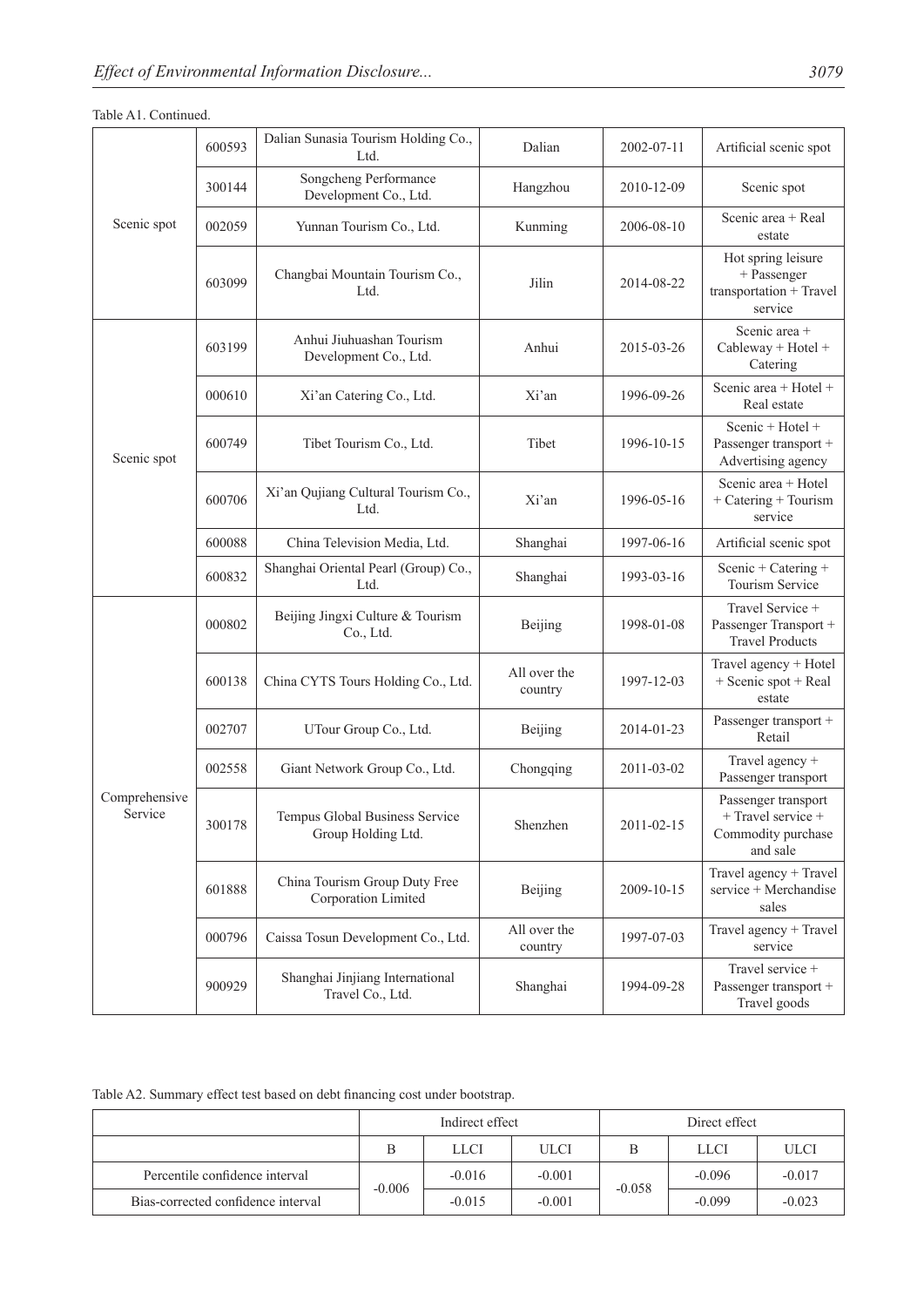#### **References**

- 1. PU S., SHAO Z., FANG M., YANG L., LIU R., BI J., MA Z. Spatial distribution of the public's risk perception for air pollution: a nationwide study in China. Science of the Total Environment, **655**, 454, **2019**.
- 2. ISTRATE C., ROBU I.B., PAVALOAIA L., HERGHILIGIU I.V. Analysis of companies sustainability under the influence of environmental information disclosure. Environmental Engineering and Management Journal, **16** (4), 957, **2017**.
- 3. REZAEE Z., ALIPOUR M., FARAJI O., GHANBARI M., JAMSHIDINAVID B. Environmental disclosure quality and risk: the moderating effect of corporate governance. Sustainability Accounting, Management and Policy, **12** (4), 733, **2020**.
- 4. OKPA I.B., JOHN A., NKWO J.A., OKARIMA R.N. Implications of Environmental, Social and Governance Dimensions of CSR Practice on Firms' Profitability, Value and Cash flows in the UK. Journal of Business and Management, **21** (5), 1, **2019**.
- 5. TRUMPP C., ENDRIKAT J., ZOPF C., GUENTHER E. Definition, conceptualization, and measurement of corporate environmental performance: a critical examination of a multidimensional construct. Journal of Business Ethics, **126** (2), 185, **2015**.
- 6. GRAY R., JAVAD M., POWER D.M., SINCLAIR C.D. Social and environmental disclosure and corporate characteristics: a research note and extension. Journal of business finance & accounting, **28** (3-4), 327, **2001**.
- 7. COHEN M.A., SANTHAKUMAR V. Information disclosure as environmental regulation: A theoretical analysis. Environmental and Resource Economics, **37** (3), 599, **2007**.
- 8. BLANCO E., REY-MAQUIEIRA J., LOZANO J. The economic impacts of voluntary environmental performance of firms: a critical review. Journal of Economic Surveys, **23** (3), 462, **2009**.
- 9. IWATA H. Disclosure of Environmental Information and Investments of Firms. Available online: https: //mpra. ub.uni-muenchen.de/54784/1/MPRA\_paper\_54784.pdf (accessed on 30 January **2020**).
- 10. SHEN M., YANG Y. The Water Pollution Policy Regime Shift and Boundary Pollution: Evidence from the Change of Water Pollution Levels in China. Sustainability, **9** (8), 1469, **2017**.
- 11. BAAH C., OPOKU-AGYEMAN D., ACQUAH ISK., AGYABENG-MENSAH Y., AFUM E., FAIBIL D., ABDOULAYE FAM. Examining the correlations between stakeholder pressures, green production practices, firm reputation, environmental and financial performance: evidence from manufacturing SMEs. Sustainable Production and Consumption, **27**, 100, **2020**.
- 12. ENDRIKAT J., GUENTHER E., HOPPE H. Making sense of conflicting empirical findings: A meta-analytic review of the relationship between corporate environmental and financial performance. European Management Journal, **32**  (5), 735, **2014**.
- 13. AHMAD N., MA X. How does tourism development affect environmental pollution?. Tourism Economics, 13548166211000480, **2021**.
- 14. DOLNICAR S. Designing for more environmentally friendly tourism. Annals of Tourism Research, **84**, 102933, **2020**.
- 15. LIU S., GENG Y., ZHANG J., KANG X., SHI X., ZHANG J. Ecological trap in tourism-urbanization:

Simulating the stagnation and restoration of urbanization from the perspective of government incentives. Ecological Economics, **185**, 107054, **2021**.

- 16. GÖSSLING S., PEETERS P., HALL C.M., CERON J.P., DUBOIS G., SCOTT D. Tourism and water use: Supply, demand, and security. An international review. Tourism management, **33** (1), 1, **2012**.
- 17. LENZEN M., SUN Y.Y., FATURAY F., TING Y.P., GESCHKE A., MALIK A. The carbon footprint of global tourism. Nature Climate Change, **8** (6), 522, **2018**.
- 18. FARSARI I. Tourism in the Green Economy: Background Report, **2012**.
- 19. LU J., LI B., LI H., ZHANG Y. Sustainability of enterprise export expansion from the perspective of environmental information disclosure. Journal of Cleaner Production, **252**, 119839, **2020**.
- 20. GONG J., YANG Z., XIE L. Environmental Policies, Practices and Strategies in Travel Service Group Corporations: A Content Analysis of Disclosed Environmental Information. China Population,Resources and Environment, **24** (08), 168, **2014** [In Chinese].
- 21. XIAO Y., YU W. Empirical Analysis on the Influence of Equity Structure of Listed Companies on GEM in China on Enterprise Development Ability. In 2020 9th International Conference on Applied Science, Engineering and Technology (ICASET 2020)*,* **197**, 88, **2020**. Atlantis Press.
- 22. GRAY R., KOUHY R., LAVERS S. Corporate social and environmental reporting: a review of the literature and a longitudinal study of UK disclosure, Accounting, Auditing & Accountability Journal, **8** (2), 47, **1995**.
- 23. BUALLAY A. Is sustainability reporting (ESG) associated with performance? Evidence from the European banking sector. Management of Environmental Quality: An International Journal, **30** (1), 98, **2019**.
- 24. BELKAOUI A. The impact of the disclosure of the environmental effects of organizational behavior on the market. Financial Management, **5** (4), 26, **1976**.
- 25. RICHARDSON A.J., WELKER M., HUTCHINSON I.R. Managing capital market reactions to corporate social resposibility. International Journal of Management Reviews, **1** (1), 17, **1999**.
- 26. CHENG Z., WANG F., KEUNG C., BAI Y. Will corporate political connection influence the environmental information disclosure level? Based on the panel data of A-shares from listed companies in shanghai stock market. Journal of Business Ethics, **143** (1), 209, **2017**.
- 27. AERTS W., CORMIER D., MAGNAN M. Corporate environmental disclosure, financial markets and the media: An international perspective. Ecological economics, **64**  (3). 643, **2008**.
- 28. VILLIERS CD., STADEN CJV. Shareholders' requirements for corporate environmental disclosures: A cross country comparison. The British Accounting Review, **42** (4), 227, **2010**.
- 29. HASSAN A., IBRAHIM E. Corporate environmental information disclosure: Factors influencing companies' success in attaining environmental awards. Corporate Social Responsibility and Environmental Management, **19**  (1), 32, **2012**.
- 30. LEWIS BW., WALLS JL., DOWELL GW. Difference in degrees: CEO characteristics and firm environmental disclosure. Strategic Management Journal, **35** (5), 712, **2014**.
- 31. CORMIER, D., MAGNAN, M., VAN VELTHOVEN, B. Environmental disclosure quality in large German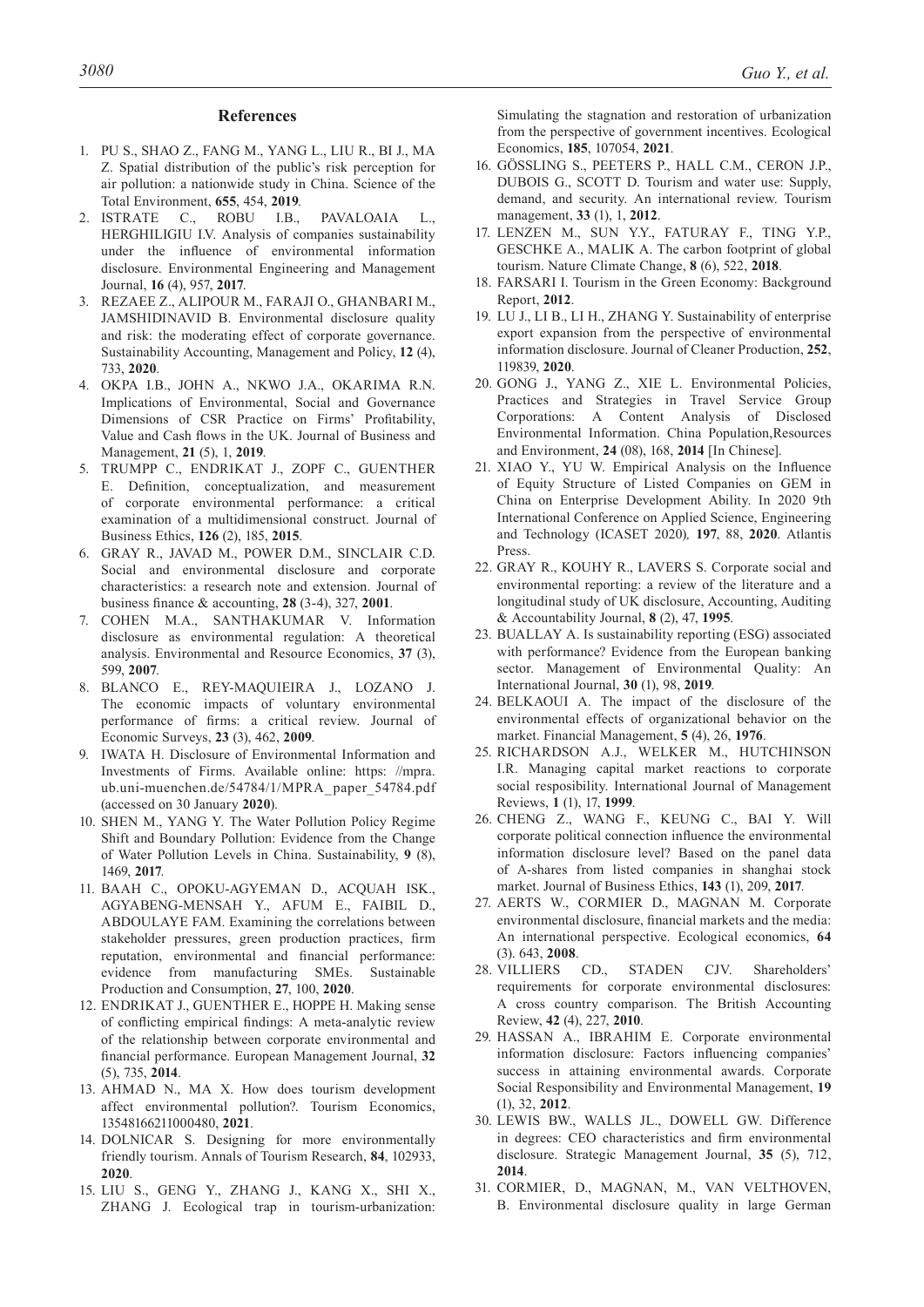companies: economic incentives, public pressures or institutional conditions?. European accounting review, **14**  (1), 3, **2005**.

- 32. IATRIDIS G.E. Environmental disclosure quality: Evidence on environmental performance, corporate governance and value relevance. Emerging Markets Review, **14**, 55, **2013**.
- 33. DYE R.A. Disclosure of nonproprietary information. Journal of Accounting Research, **23** (1), 123, **1985.**
- 34. PLUMLEE M., BROWN D., HAYES R.M., MARSHALL R.S. Voluntary environmental disclosure quality and firm value: further evidence. Journal of Accounting and Public Policy, **34** (4), 336, **2015**.
- 35. CORMIER D., LEDOUX M.-J., MAGNAN M. The informational contribution of social and environmental disclosures for investors. Management Decision, **49** (8), 1276, **2011**.
- 36. LIN Y., HUANG R., YAO X. Air pollution and environmental information disclosure: an empirical study based on heavy polluting industries. Journal of Cleaner Production, **278**, 124313, **2021**.
- 37. PORTER M., VAN DER LINDE C. Green and competitive: Ending the stalemate. The dynamics of the eco-efficient economy: Environmental regulation and competitive advantage, **33**, **1995**.
- 38. DONG F., ZHENG L. The impact of market-incentive environmental regulation on the development of the new energy vehicle industry: a quasi-natural experiment based on China's dual-credit policy. Environmental Science and Pollution Research, 1-18, **2021**.
- 39. CAO Y., SU F. The impact of technological innovation input on innovation performance based on the panel date of Chinese high-tech industries. Science Research Management, **33** (09), 22, **2012** [In Chinese].
- 40. ZHANG Y., WANG J., XUE Y., YANG J. Impact of environmental regulations on green technological innovative behavior: An empirical study in China. Journal of Cleaner Production, **188**, 763, **2018**.
- 41. HE W., TAN L., LIU ZJ., ZHANG H. Property rights protection, environmental regulation and corporate financial performance: revisiting the Porter Hypothesis. Journal of Cleaner Production, **264**, 121615, **2020**.
- 42. XIA D., WANG X.Q. The synergetic impact of environmental and innovation information disclosure on corporate financial performance: An empirical study based on China coal listed companies. Technovation, **100**, 102179, **2021**.
- 43. YANG Y., YAO C., LI Y. The impact of the amount of environmental information disclosure on financial performance: the moderating effect of corporate internationalization. Corporate Social Responsibility and Environmental Management, **27** (6), 2893, **2020**.
- 44. LI D., ZHAO Y., SUN Y., YIN D. Corporate environmental performance, environmental information disclosure, and financial performance: evidence from China. Human and Ecological Risk Assessment: An International Journal, **23**  (2), 323, **2017**.
- 45. REN S., WEI W., SUN H., XU Q., HU Y., CHEN X. Can mandatory environmental information disclosure achieve a win-win for a firm's environmental and economic performance? Journal of Cleaner Production, **250**, 119530, **2020**.
- 46. PORTER M.E., VAN DER LINDE C. Toward a new conception of the environment-competitiveness relationship. Journal of Economic Perspectives, **9** (4), 97, **1995**.
- 47. AHMAD N., LI H.Z., TIAN X.L. Increased firm profitability under a nationwide environmental information disclosure program? Evidence from China. Journal of Cleaner Production, **230** (SEP.1), 1176, **2019**.
- 48. QIU Y., SHAUKAT A., THARYAN R. Environmental and social disclosures: link with corporate financial performance. The British Accounting Review, **48** (1), 102, **2016**.
- 49. JIANG Y., GUO C., WU Y. Can environmental information disclosure promote the high-quality development of enterprises? The mediating effect of intellectual capital. Environmental Science and Pollution Research, **28** (24), 30743, **2021**.
- 50. GERGED A.M., BEDDEWELA E., COWTON CJ. Is corporate environmental disclosure associated with firm value? A multicountry study of Gulf Cooperation Council firms. Business Strategy and the Environment, **30** (1), 185, **2021**.
- 51. WANG S., WANG H., WANG J., YANG F. Does environmental information disclosure contribute to improve firm financial performance? An examination of the underlying mechanism. Science of the Total Environment, **714**, 136855, **2020**.
- 52. FENG Y., WANG X., LIANG Z. How does environmental information disclosure affect economic development and haze pollution in Chinese cities? The mediating role of green technology innovation. Science of The Total Environment, **775**, 145811, **2021**.
- 53. YANG Y., WEN J., LI Y. The impact of environmental information disclosure on the firm value of listed manufacturing firms: evidence from China. International journal of environmental research and public health, **17** (3), 916, **2020**.
- 54. DESWANTO RB., SIREGAR SV. The associations between environmental disclosures with financial performance, environmental performance, and firm value. Social Responsibility Journal, **14** (1), 180, **2018**.
- 55. WINDAPO A. Entrepreneurial factors affecting the sustainable growth and success of a South African construction company. Sustainability, **10** (4), 1276, **2018**.
- 56. XU X.L., LI J., WU D., ZHANG X. The intellectual capital efficiency and corporate sustainable growth nexus: comparison from agriculture, tourism and renewable energy sector. Environment, Development and Sustainability, 1-19, **2021**.
- 57. XU P., MENG D., BAI G., SONG L. Performance Pressure of Listed Companies and Environmental Information Disclosure: An Empirical Research on Chinese Enterprise Groups. Polish Journal of Environmental Studies, **30** (5), 4789, **2021**.
- 58. RAHDARI A.H., ROSTAMY A.A.A. Designing a general set of sustainability indicators at the corporate level. Journal of Cleaner Production, **108**, 757, **2015**.
- 59. LOKUWADUGE C.S.D.S., HEENETIGALA K. Integrating Environmental, Social and Governance (ESG) Disclosure for a Sustainable Development: An Australian Study. Business Strategy and the Environment, **26** (4), 438, **2017**.
- 60. HUANG C.L., KUNG F.H. Environmental consciousness and intellectual capital management: Evidence from Taiwan's manufacturing industry. Management decision, **49** (9), 1405, **2011**.
- 61. ZHANG Y. Industry Supervising System, Industry Attribute and Environmental Investment of Enterprises – Identification and Analysis of Factors Based